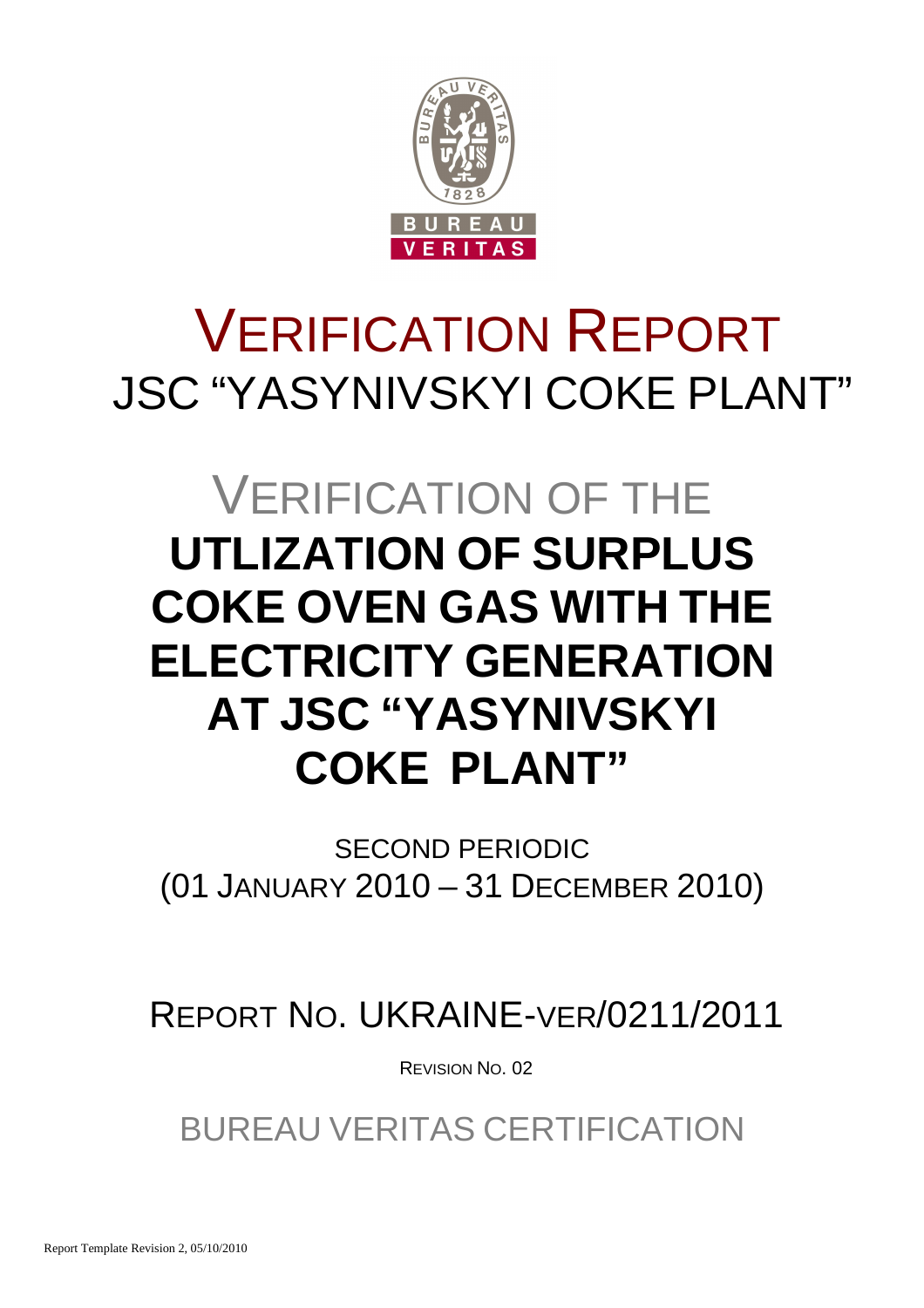

#### VERIFICATION REPORT

| Date of first issue:<br>11/02/2011                                                                                                                   |                 | Organizational unit:<br>SAS            | <b>Bureau Veritas Certification Holding</b>                                            |                                                                                                                                                                                                                                                                                                                                                                                                                                                                                                                                                                                                                                                                                                           |
|------------------------------------------------------------------------------------------------------------------------------------------------------|-----------------|----------------------------------------|----------------------------------------------------------------------------------------|-----------------------------------------------------------------------------------------------------------------------------------------------------------------------------------------------------------------------------------------------------------------------------------------------------------------------------------------------------------------------------------------------------------------------------------------------------------------------------------------------------------------------------------------------------------------------------------------------------------------------------------------------------------------------------------------------------------|
| Client:<br>PJSC "Yasynivskyi Coke Plant"                                                                                                             |                 | Client ref.:<br><b>Viktor Chalenko</b> |                                                                                        |                                                                                                                                                                                                                                                                                                                                                                                                                                                                                                                                                                                                                                                                                                           |
| Summary:<br>well as the host country criteria under Track 1 procedure.                                                                               |                 |                                        |                                                                                        | Bureau Veritas Certification has made the 2 <sup>nd</sup> periodic verification of the "Utilization of surplus coke oven gas<br>with the electricity generation at JSC "Yasynivskyi Coke Plant", JI Registration Reference Number UA1000185,<br>project of PJSC "Yasynivskyi Coke Plant" located in Makiyivka, Donetsk region, Ukraine, and applying the<br>methodology ACM0012/ version 03.1, on the basis of UNFCCC criteria for the JI, as well as criteria given to<br>provide for consistent project operations, monitoring and reporting. UNFCCC criteria refer to Article 6 of the<br>Kyoto Protocol, the JI rules and modalities and the subsequent decisions by the JI Supervisory Committee, as |
| was conducted using Bureau Veritas Certification internal procedures.                                                                                |                 |                                        |                                                                                        | The verification scope is defined as a periodic independent review and ex post determination by the Accredited<br>Entity of the monitored reductions in GHG emissions during defined verification period, and consisted of the<br>following three phases: i) desk review of the project design and the baseline and monitoring plan; ii) follow-up<br>interviews with project stakeholders; iii) resolution of outstanding issues and the issuance of the final<br>verification report and opinion. The overall verification, from Contract Review to Verification Report & Opinion,                                                                                                                      |
| Actions Requests (CR, CAR and FAR), presented in Appendix A.                                                                                         |                 |                                        |                                                                                        | The first output of the verification process is a list of Clarification, Corrective Actions Requests, Forward                                                                                                                                                                                                                                                                                                                                                                                                                                                                                                                                                                                             |
| 01/01/2010 to 31/12/2010.                                                                                                                            |                 |                                        |                                                                                        | In summary, Bureau Veritas Certification confirms that the project is implemented as planned and described in<br>approved project design documents. Installed equipment being essential for generating emission reduction<br>runs reliably and is calibrated appropriately. The monitoring system is in place and the project is generating<br>GHG emission reductions. The GHG emission reduction is calculated accurately and without material errors,<br>omissions, or misstatements, and the ERUs issued totalize 69222 tons of CO <sub>2</sub> eq for the monitoring period from                                                                                                                     |
|                                                                                                                                                      |                 |                                        | related to the approved project baseline and monitoring, and its associated documents. | Our opinion relates to the project's GHG emissions and resulting GHG emission reductions reported and                                                                                                                                                                                                                                                                                                                                                                                                                                                                                                                                                                                                     |
| Report No.:<br>UKRAINE-ver/0211/2011                                                                                                                 | JI              | Subject Group:                         |                                                                                        |                                                                                                                                                                                                                                                                                                                                                                                                                                                                                                                                                                                                                                                                                                           |
| Project title:<br>Utilization of surplus coke oven gas with the<br>electricity generation at JSC "Yasynivskyi Coke<br>Plant"<br>Work carried out by: |                 |                                        | Climate Change, Kyoto Protocol, JI, Emission<br>Reductions, Verification               |                                                                                                                                                                                                                                                                                                                                                                                                                                                                                                                                                                                                                                                                                                           |
| Oleg Skoblyk - Team Leader, Lead Verifier<br>Iuliia Pylnova - Team member, Verifier                                                                  |                 |                                        |                                                                                        |                                                                                                                                                                                                                                                                                                                                                                                                                                                                                                                                                                                                                                                                                                           |
| Olena Manziuk - Team member, Verifier<br>Work reviewed by:                                                                                           |                 |                                        |                                                                                        |                                                                                                                                                                                                                                                                                                                                                                                                                                                                                                                                                                                                                                                                                                           |
| Ivan Sokolov - Internal Technical Reviewer                                                                                                           |                 |                                        | No distribution without permission from the                                            |                                                                                                                                                                                                                                                                                                                                                                                                                                                                                                                                                                                                                                                                                                           |
|                                                                                                                                                      |                 |                                        | Client or responsible organizational unit                                              |                                                                                                                                                                                                                                                                                                                                                                                                                                                                                                                                                                                                                                                                                                           |
| Work approved by:<br>Flavio Gomes - Operational Manageron                                                                                            | Holding SAS/1/0 | $\sim$ 10                              | Limited distribution                                                                   |                                                                                                                                                                                                                                                                                                                                                                                                                                                                                                                                                                                                                                                                                                           |
| Date of this revision:                                                                                                                               | Rev. No.:       | Number of pages:                       |                                                                                        |                                                                                                                                                                                                                                                                                                                                                                                                                                                                                                                                                                                                                                                                                                           |
| 29/03/2011                                                                                                                                           | 02              | 38                                     | Unrestricted distribution                                                              |                                                                                                                                                                                                                                                                                                                                                                                                                                                                                                                                                                                                                                                                                                           |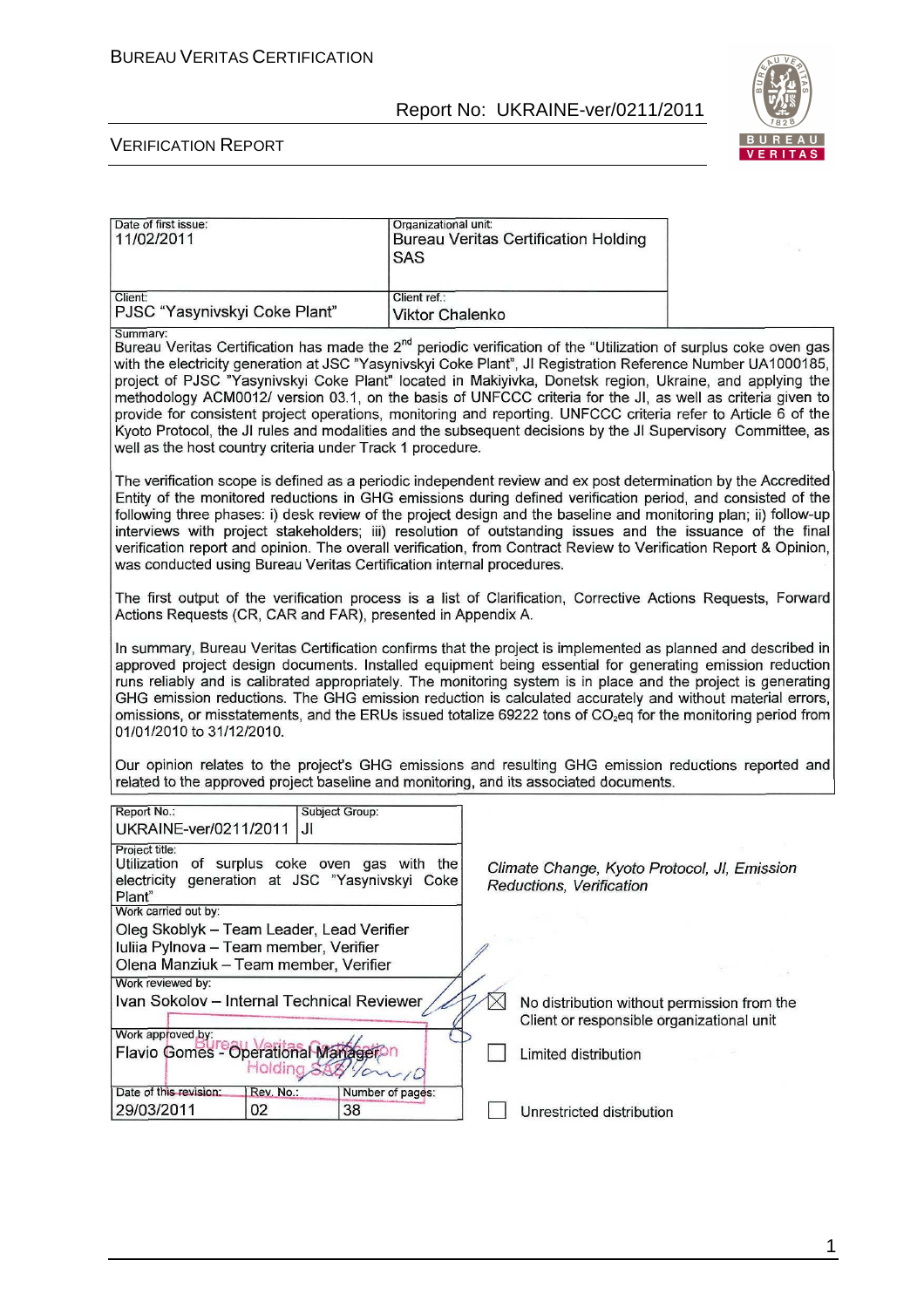

VERIFICATION REPORT

## **Abbreviations**

| AIE<br><b>BVCH</b><br>CAR<br>CL | <b>Accredited Independent Entity</b><br><b>Bureau Veritas Certification Holding SAS</b><br><b>Corrective Action Request</b><br><b>Clarification Request</b> |
|---------------------------------|-------------------------------------------------------------------------------------------------------------------------------------------------------------|
| CO <sub>2</sub>                 | Carbon Dioxide                                                                                                                                              |
| ERU                             | <b>Emission Reduction Unit</b>                                                                                                                              |
| <b>FAR</b>                      | <b>Forward Action Request</b>                                                                                                                               |
| GHG                             | Green House Gas(es)                                                                                                                                         |
| <b>IETA</b>                     | <b>International Emissions Trading Association</b>                                                                                                          |
| JI                              | Joint Implementation                                                                                                                                        |
| <b>JISC</b>                     | JI Supervisory Committee                                                                                                                                    |
| MoV                             | <b>Means of Verification</b>                                                                                                                                |
| MP.                             | Monitoring Plan                                                                                                                                             |
| <b>PCF</b>                      | Prototype Carbon Fund                                                                                                                                       |
| <b>PDD</b>                      | <b>Project Design Document</b>                                                                                                                              |
| <b>UNFCCC</b>                   | United Nations Framework Convention on Climate Change                                                                                                       |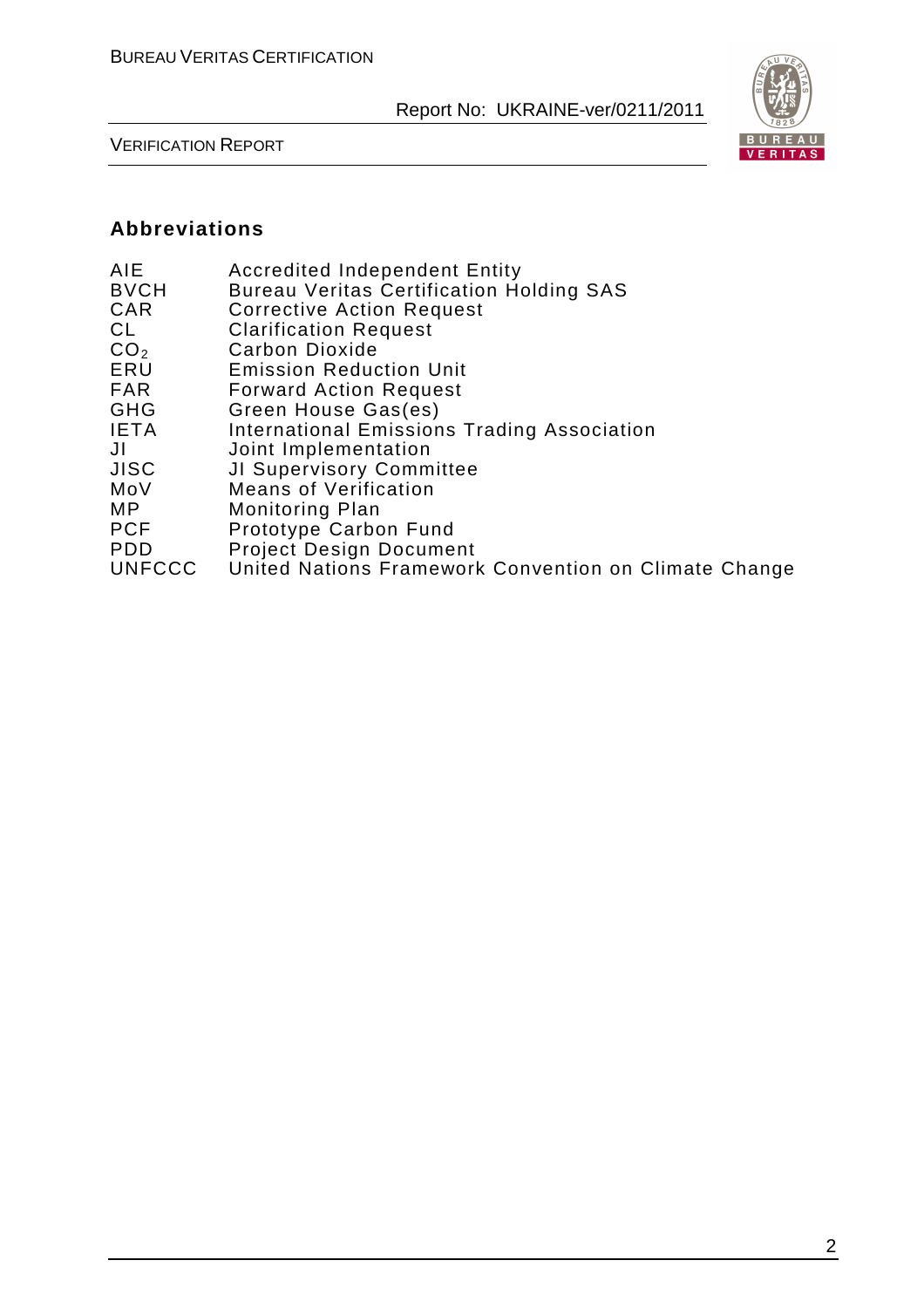

VERIFICATION REPORT

## **Table of Contents Page 2014**

| $\mathbf{1}$   |                                                                                            | $\overline{A}$ |
|----------------|--------------------------------------------------------------------------------------------|----------------|
| 1.1            | Objective                                                                                  | 4              |
| 1.2            | Scope                                                                                      | $\overline{4}$ |
| 1.3            | <b>Verification Team</b>                                                                   | 4              |
| $\overline{2}$ |                                                                                            | .5             |
| 2.1            | <b>Review of Documents</b>                                                                 | 5              |
| 2.2            | Follow-up Interviews                                                                       | 6              |
| 2.3            | Resolution of Clarification, Corrective and Forward Action<br>Requests                     | 6              |
| 3              |                                                                                            |                |
| 3.1            | Project approval by Parties involved (90-91)                                               | $\overline{7}$ |
| 3.2            | Project implementation (92-93)                                                             | $\overline{7}$ |
| 3.3            | Compliance of the monitoring plan with the monitoring<br>methodology (94-98)               | 8              |
| 3.4            | Revision of monitoring plan (99-100) (Not applicable)                                      | 9              |
| 3.5            | Data management (101)                                                                      | 10             |
| 3.6            | Verification regarding programmes of activities (102-110)<br>(Not applicable)              | 12             |
| 4              |                                                                                            |                |
| 5              |                                                                                            |                |
|                | APPENDIX A: COMPANY PROJECT VERIFICATION PROTOCOL<br>ADDFNDIV D. VEDIFITDCCIV <sub>2</sub> |                |

APPENDIX B: VERIFIERS CV's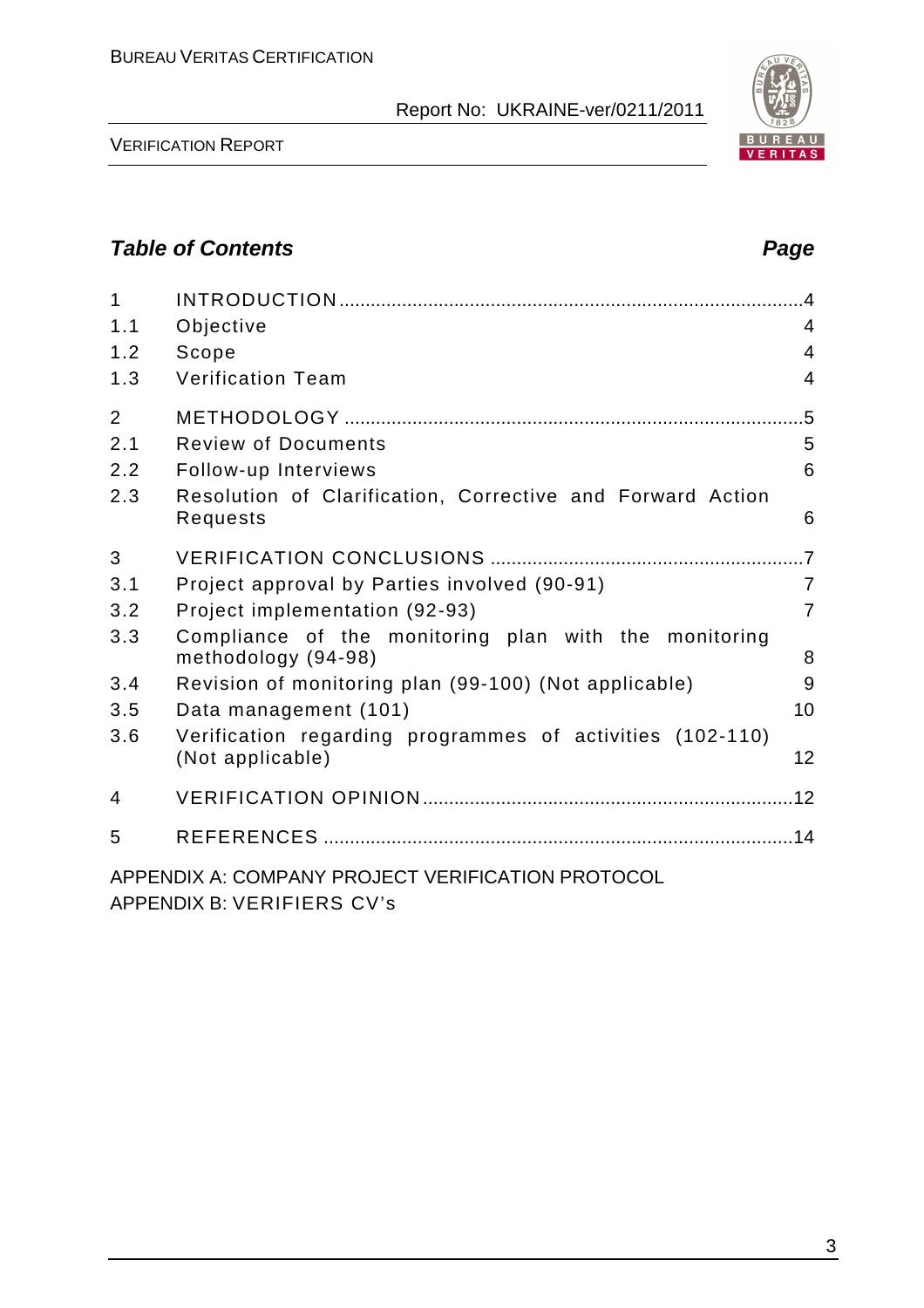

VERIFICATION REPORT

## **1 INTRODUCTION**

PJSC "Yasynivskyi Coke Plant" (PJSC "Yasynivskyi Coke Plant" was established by changing the name of juridical person JSC "Yasynivskyi Coke Plant" to PJSC "Yasynivskyi Coke Plant") has commissioned Bureau Veritas Certification to verify the emissions reductions of its JI project "Utilization of surplus coke oven gas with the electricity generation at JSC "Yasynivskyi Coke Plant" (hereafter called "the project") in Makiyivka, Donetsk region, Ukraine.

This report summarizes the findings of the verification of the project, performed on the basis of UNFCCC criteria, as well as criteria given to provide for consistent project operations, monitoring and reporting.

## **1.1 Objective**

Verification is the periodic independent review and ex post determination by the Accredited Independent Entity of the monitored reductions in GHG emissions during defined verification period.

The objective of verification can be divided in Initial Verification and Periodic Verification.

UNFCCC criteria refer to Article 6 of the Kyoto Protocol, the JI rules and modalities and the subsequent decisions by the JI Supervisory Committee, as well as the host country criteria.

## **1.2 Scope**

Verification scope is defined as an independent and objective review and ex post determination by the Accredited Independent Entity of the monitored reductions in GHG emissions. The verification is based on the submitted monitoring report and the determined project design document including the project's baseline study and monitoring plan and other relevant documents. The information in these documents is reviewed against Kyoto Protocol requirements, UNFCCC rules and associated interpretations.

The verification is not meant to provide any consulting towards the Client. However, stated requests for clarifications and/or corrective actions may provide input for improvement of the project monitoring towards reductions in the GHG emissions.

## **1.3 Verification Team**

The verification team consists of the following personnel:

#### Oleg Skoblyk

Bureau Veritas Certification Team Leader, Climate Change Lead Verifier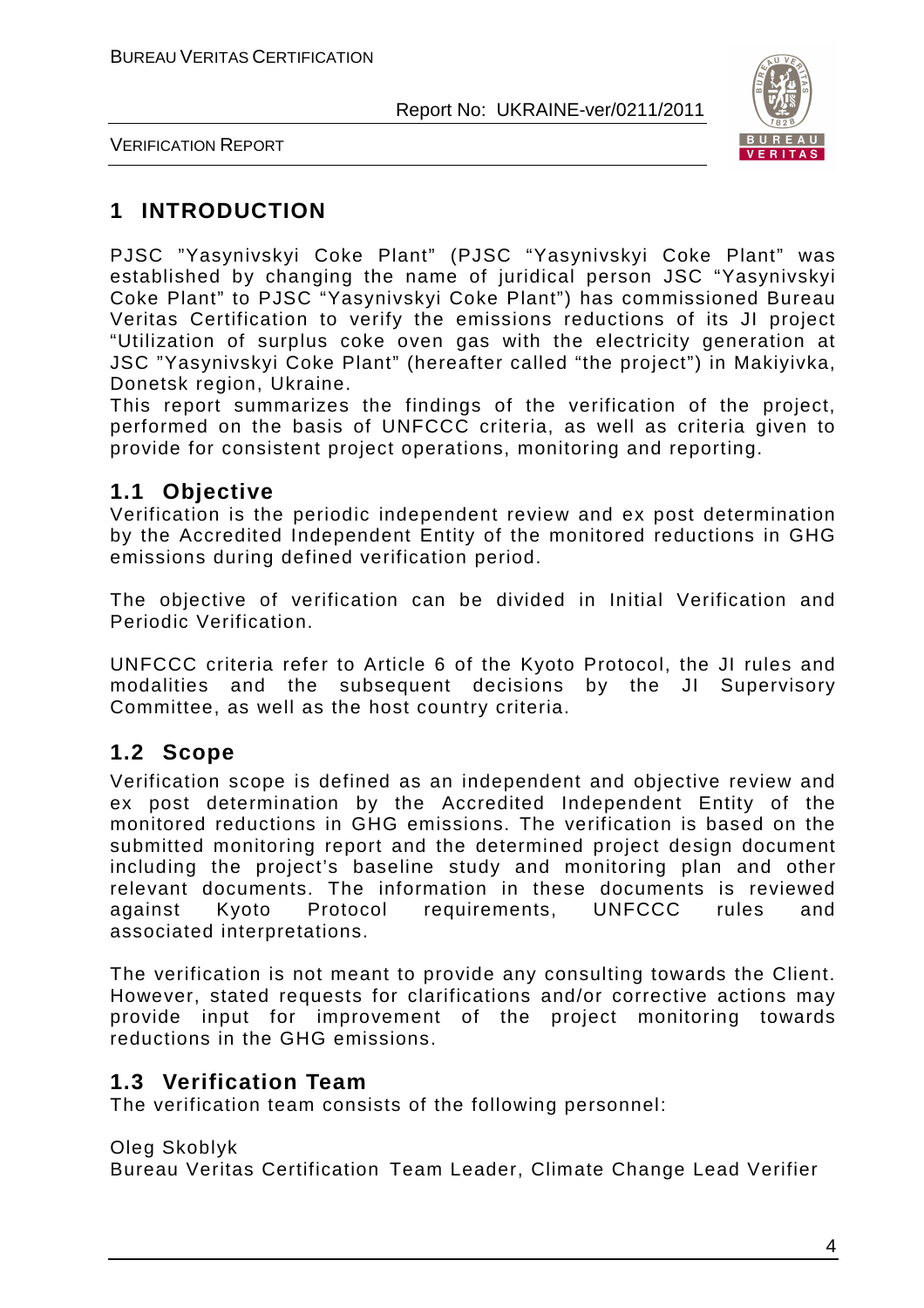

VERIFICATION REPORT

Iuliia Pylnova Bureau Veritas Certification Climate Change Verifier

Olena Manziuk Bureau Veritas Certification Climate Change Verifier

This verification report was reviewed by:

Ivan Sokolov

Bureau Veritas Certification, Internal Technical Reviewer

## **2 METHODOLOGY**

The overall verification, from Contract Review to Verification Report & Opinion, was conducted using Bureau Veritas Certification internal procedures.

In order to ensure transparency, a verification protocol was customized for the project, according to the version 01 of the Joint Implementation Determination and Verification Manual, issued by the Joint Implementation Supervisory Committee at its 19 meeting on 04/12/2009. The protocol shows, in a transparent manner, criteria (requirements), means of verification and the results from verifying the identified criteria. The verification protocol serves the following purposes:

- It organizes, details and clarifies the requirements a JI project is expected to meet;
- It ensures a transparent verification process where the verifier will document how a particular requirement has been verified and the result of the verification.

The completed verification protocol is enclosed in Appendix A to this report.

## **2.1 Review of Documents**

The Monitoring Report (MR) submitted by PJSC "Yasynivskyi Coke Plant" and additional background documents related to the project design and baseline, i.e. country Law, Project Design Document (PDD), Approved CDM methodology ACM0012 (version 03.1), Tool for the demonstration and assessment of additionality and Guidance on criteria for baseline setting and monitoring, Host party criteria, Kyoto Protocol, Clarifications on Verification Requirements to be Checked by an Accredited Independent Entity were reviewed.

The verification findings presented in this report relate to the Monitoring Report versions 1.0, 2.0, 3.0, and project as described in the determined PDD version 4.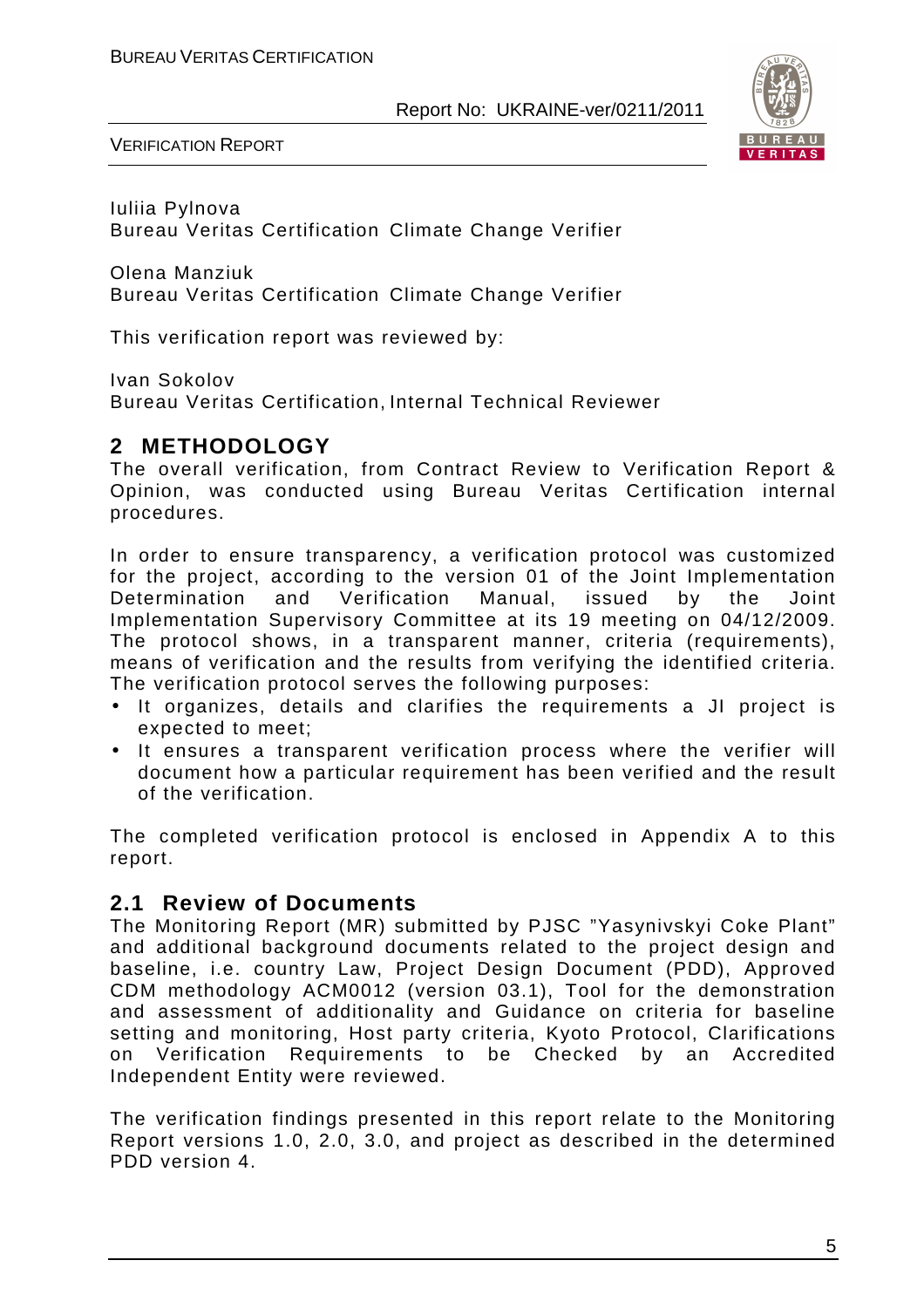

VERIFICATION REPORT

## **2.2 Follow-up Interviews**

On 03/02/2010 Bureau Veritas Certification performed (on-site) interviews with project stakeholders to confirm selected information and to resolve issues identified in the document review. Representatives of PJSC "Yasynivskyi Coke Plant" and Environmental (Green) Investments Fund LTD were interviewed (see References). The main topics of the interviews are summarized in Table 1.

| <b>Interviewed</b>                    | <b>Interview topics</b>                            |
|---------------------------------------|----------------------------------------------------|
| organization                          |                                                    |
| <b>PJSC</b>                           | Organizational structure                           |
| "Yasynivskyi                          | Responsibilities and authorities                   |
| Coke Plant"                           | Roles and responsibilities for data collection and |
|                                       | processing                                         |
|                                       | Installation of equipment                          |
|                                       | Data logging, archiving and reporting              |
|                                       | Metering equipment control                         |
|                                       | Metering record keeping system, database           |
|                                       | IT management                                      |
|                                       | Training of personnel                              |
|                                       | Quality management procedures and technology       |
|                                       | Internal audits and check-ups                      |
| Environmental                         | Baseline methodology                               |
| (Green)                               | Monitoring plan                                    |
| <b>Investments Fund</b><br><b>LTD</b> | Monitoring report                                  |

## **2.3 Resolution of Clarification, Corrective and Forward Action Requests**

The objective of this phase of the verification is to raise the requests for corrective actions and clarification and any other outstanding issues that needed to be clarified for Bureau Veritas Certification positive conclusion on the GHG emission reduction calculation.

If the Verification Team, in assessing the monitoring report and supporting documents, identifies issues that need to be corrected, clarified or improved with regard to the monitoring requirements, it should raise these issues and inform the project participants of these issues in the form of:

(a) Corrective action request (CAR), requesting the project participants to correct a mistake that is not in accordance with the monitoring plan;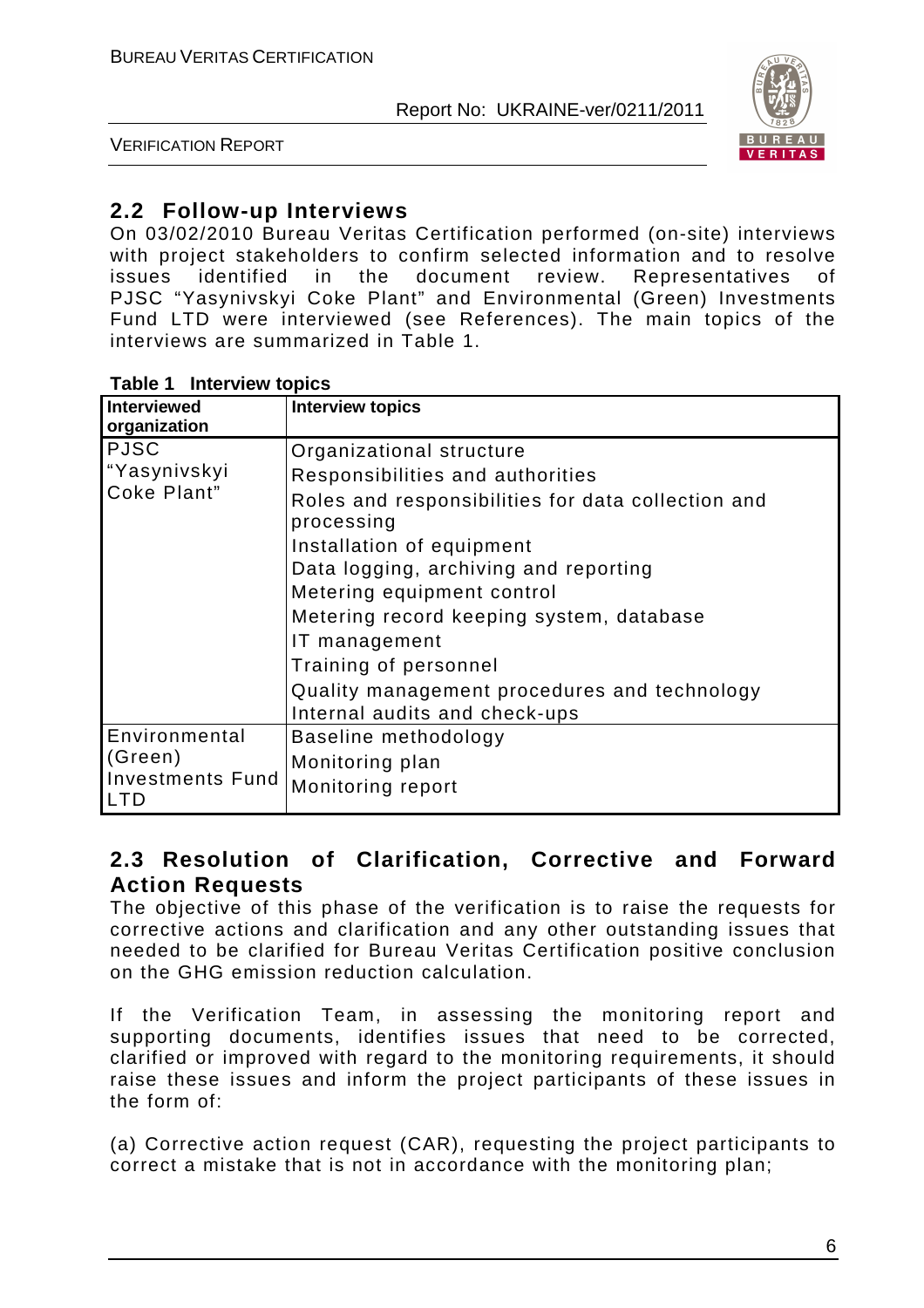

VERIFICATION REPORT

(b) Clarification request (CL), requesting the project participants to provide additional information for the AIE to assess compliance with the monitoring plan;

(c) Forward action request (FAR), informing the project participants of an issue, relating to the monitoring that needs to be reviewed during the next verification period.

To guarantee the transparency of the verification process, the concerns raised are documented in more detail in the verification protocol in Appendix A.

## **3 VERIFICATION CONCLUSIONS**

In the following sections, the conclusions of the verification are stated.

The findings from the desk review of the original monitoring documents and the findings from interviews during the follow up visit are described in the Verification Protocol in Appendix A.

The Clarification Requests and Corrective Action Requests are stated, in the following sections and are further documented in the Verification Protocol in Appendix A. The verification of the Project resulted in 10 Clarification Requests, no Corrective and Forward Action Requests are arisen.

The number between brackets at the end of each section corresponds to the DVM paragraph.

## **3.1 Project approval by Parties involved (90-91)**

Written project approvals by Ukraine, Host party, (Letter of Approval of Ministry for Environmental Protection of Ukraine No 1282/23/7, issued on 27/08/2010) and Switzerland (Approval of the Federal Office for the Environment (FOEN) of Switzerland No J294-0485, issued on 23/08/2010) have been issued by the DFP of that Party when submitting the first verification report to the secretariat for publication in accordance with paragraph 38 of the JI guidelines, at the latest.

The abovementioned written approval are unconditional.

## **3.2 Project implementation (92-93)**

According to the registered PDD (version 4) the implementation status of the project consists of several phases:

- 2004 beginning of the project investment stage;
- 2006 launch of reconstructed coke oven battery #1 and installed first PT-12 turbogenerator;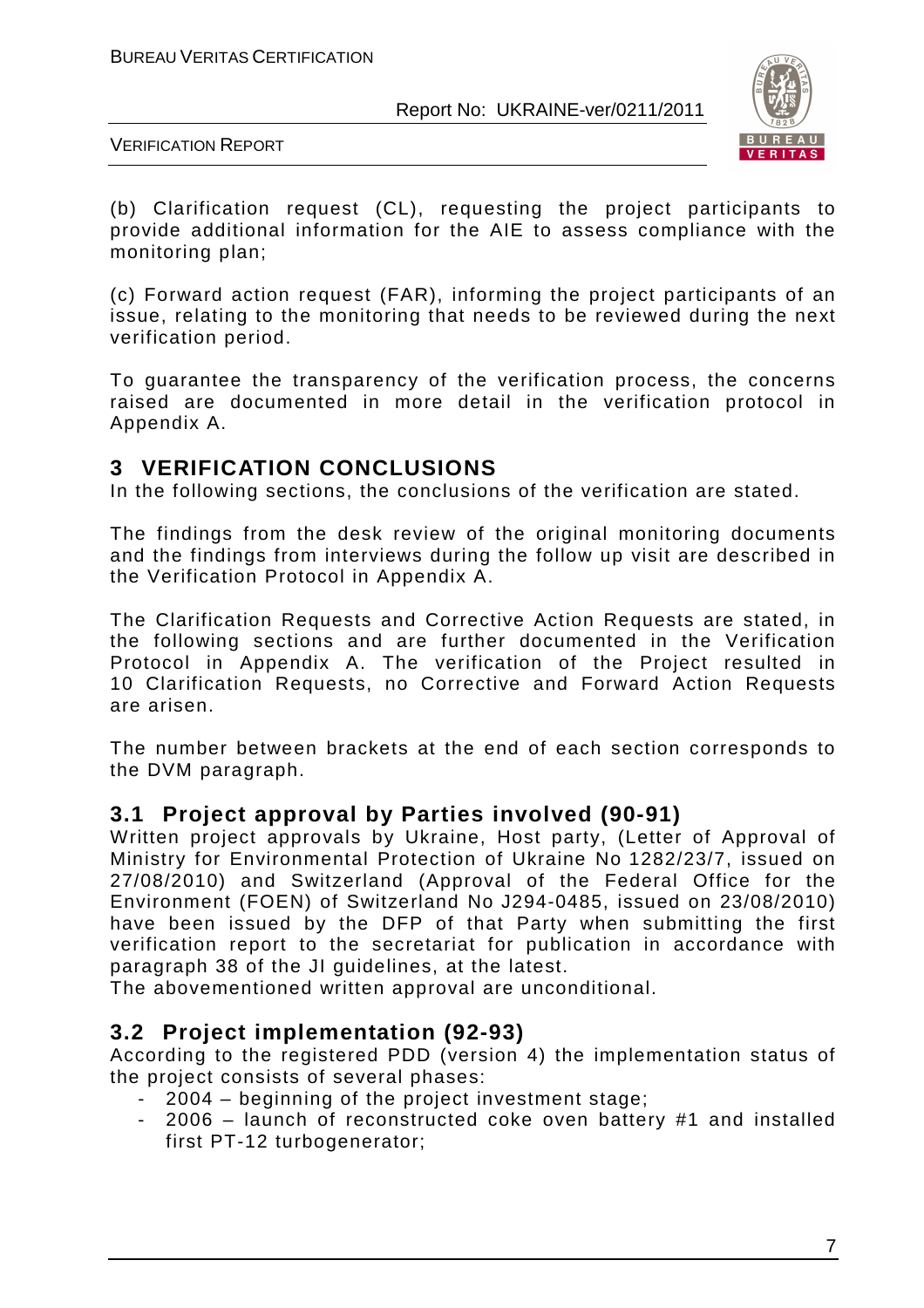

VERIFICATION REPORT

 $2012$  – launch of reconstructed coke oven battery #4, installed additional steam boiler BK-50, and installed second PT-12 turbogenerator.

Implementation of the project activity is realized according to the project implementation schedule. There are no deviations or revisions to the determined PDD (version 4).

The actual implementation status of the proposed project is operation of reconstructed coke oven battery #1 and installed first PT-12 turbogenerator.

#### **3.3 Compliance of the monitoring plan with the monitoring methodology (94-98)**

The monitoring occurred in accordance with the monitoring plan included in the PDD regarding which the determination has been deemed final and is so listed on the UNFCCC JI website.

For calculating the emission reductions, key factors, e.g.,  $CO<sub>2</sub>$  emission factor for coke,  $CO<sub>2</sub>$  emission factor for electricity grid of Ukraine; production level, fuel consumption, market situation and other risks associated with the project (that can influence baseline and project emissions) were taken into account, as appropriate.

Data sources used for calculating emission reductions, such as appropriately calibrated measuring equipment, the study of standardized emission factors for the Ukrainian electricity grid, IPCC guidelines, laboratory analysis, are clearly identified, reliable and transparent.

Emission factors, including default emission factors, are selected by carefully balancing accuracy and reasonableness, and appropriately justified of the choice.

As regards the value of emission factor for electricity generation in the year 2010, for this monitoring period emission factor for Ukrainian electricity grid is fixed according to the latest Decree of the National Environmental Investment Agency. Decree #43 of NEIA from March 28, 2011 sets specific carbon dioxide emissions values for 2010 electricity generation by thermal power plants connected to the electricity system of Ukraine, which was calculated and approved in accordance with the Methodology for specific carbon dioxide emissions calculation from electricity generation by thermal power plants and its consumption. Pursuant to this Decree the value was set at 1,067 kg  $CO<sub>2</sub>/kWh$  and recommended for applying during annual monitoring reports preparation.

The approach for calculation of specific carbon dioxide emissions from electricity generation by an indicated group of thermal power plants connected to the electricity system of Ukraine, provided in the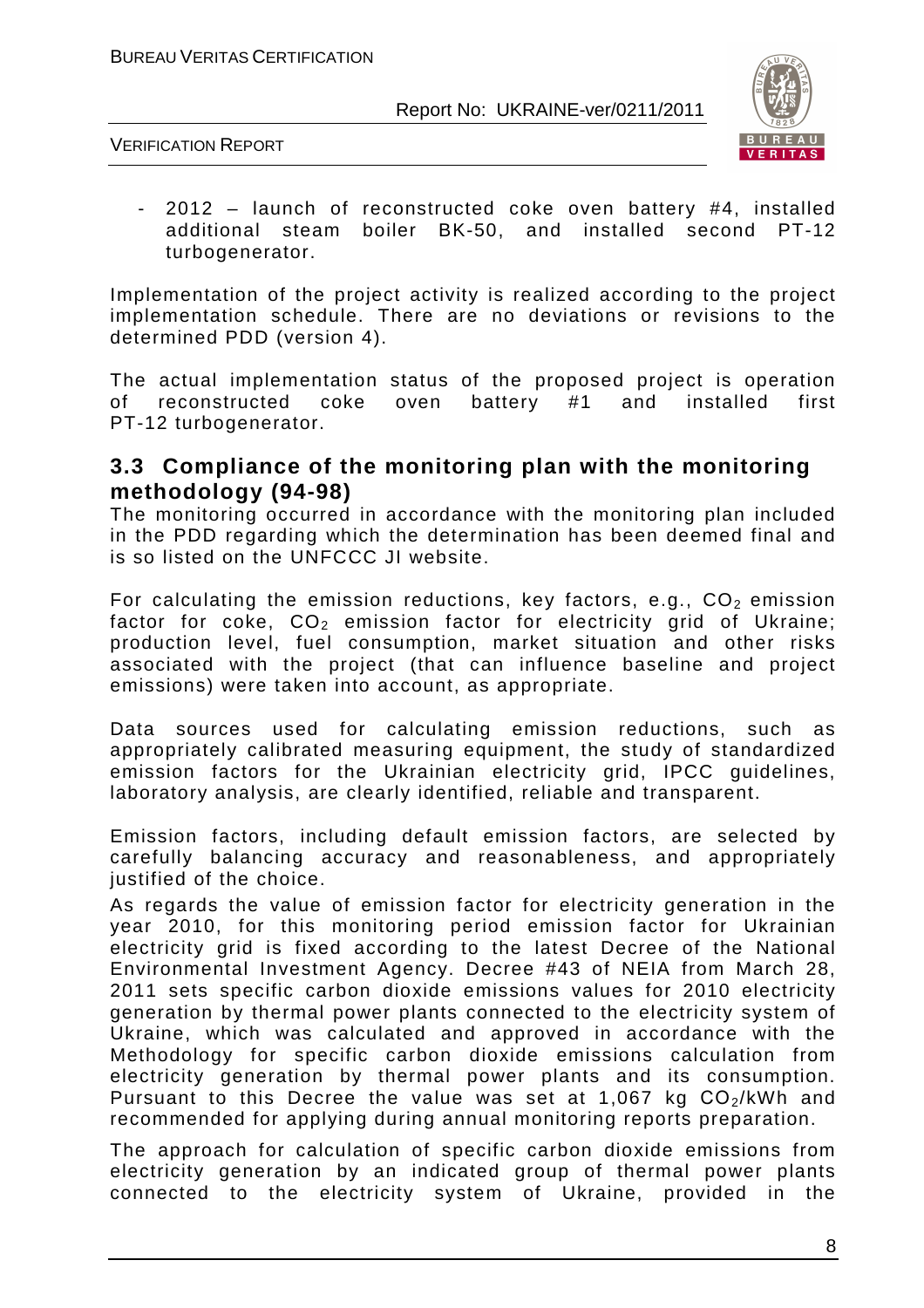

VERIFICATION REPORT

Methodology, corresponds to the option A1 for calculation of the operating margin emission factor  $EF_{grid\ OMsimple}$ , according to the methodological tool "Tool to calculate the emission factor for an electricity system", version 02, approved by the CDM Executive Board, United Nations Framework Convention on Climate Change.

For the monitoring report provided for verifier, EF applicable for supplyside projects was applied for the reasons that were described in PDD (please see section B.2 of PDD, version 4). The special feature of the electricity supply scheme at PJSC «YCP» is that the enterprise has to supply a part of project-generated energy to the grid, wherefrom it is delivered to consumers of PJSC «YCP» via power step down transformer. The conservative baseline suggests that all the electricity produced due to the project activity is supplied to the grid. To calculate emissions reduction it is necessary to use emissions factor which is defined for energy displacement in the National Energy System of Ukraine for the energy, produced during the project activity. The emission factor value set for 2010 in accordance with the Methodology for specific carbon dioxide emissions calculation from electricity generation by thermal power plants and its consumption is higher than the emission factor value used for calculation of expected emissions reduction in PDD. Thus amount of emission reductions reached in 2010 is higher than it was planned during PDD preparation.

For monitoring report EF applicable for supply-side projects was applied for the reasons that were described in PDD (please, see section B.2 of PDD, version 4). The special feature of the electricity supply scheme at PJSC «YCP» is that the enterprise has to supply a part of projectgenerated energy to the grid, wherefrom it is delivered to consumers of PJSC «YCP» via power step down transformer. The conservative baseline suggests that all the electricity produced due to the project activity is supplied to the grid. To calculate emissions reduction it is necessary to use emissions factor which is defined for energy displacement in the National Energy System of Ukraine for the energy, produced during the project activity. The emission factor value set for 2010 in accordance with the Methodology for specific carbon dioxide emissions calculation from electricity generation by thermal power plants and its consumption is higher than the emission factor value used for calculation of expected emissions reduction in PDD. Thus amount of emission reductions reached in 2010 is higher than it was planned during PDD preparation.

The calculation of emission reductions is based on conservative assumptions and the most plausible scenarios in a transparent manner.

## **3.4 Revision of monitoring plan (99-100)**

Not applicable.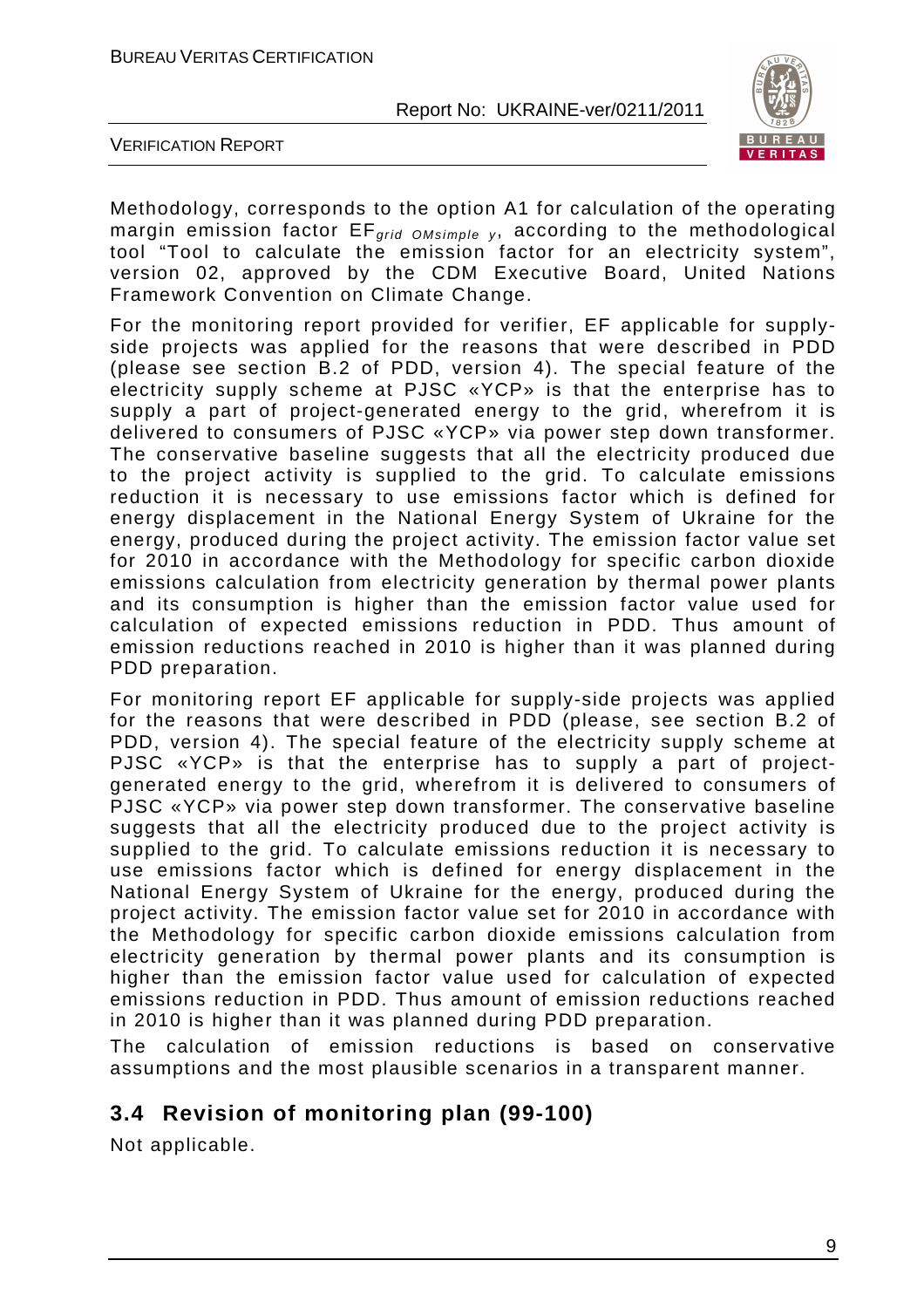

VERIFICATION REPORT

## **3.5 Data management (101)**

The data and their sources, provided in monitoring report, are clearly identified, reliable and transparent.

The implementation of data collection procedures is in accordance with the monitoring plan, including the quality control and quality assurance procedures.

The function of the monitoring equipment, including its calibration status, is in order.

The evidence and records used for the monitoring are maintained in a traceable manner.

The data collection and management system for the project is in accordance with the monitoring plan.

Key monitoring activities are described (in the section B of the Monitoring report) as follows.

#### Accounting of energy production

Reading of meters for the produced energy is conducted on unit-to-unit basis every 12 hours and is entered into the log book. The data is aggregated into the monthly and annual reports and is stored in paper and electronic formats.

Data collection is carried out by a shift caretaker of the Main control board. The responsible person for the collection and archiving of the data is the head of the electricity area.

Meters check is conducted according to the verification methodology certified by the Ukrainian state scientific-production centre for standardization, metrology and certification (UkrCSM). The Electrotechnical laboratory of the enterprise is responsible for meeting the meters checks deadlines.

The amount of electricity consumed for the PT-12 own needs is determined by monthly calculations in consideration of the working auxiliary equipment load factor, as well as its capacity. The data is archived and stored in paper and electronic formats. The responsible person for the collection and archiving of the data is the head of the electricity area.

#### Accounting of coal consumption of CHP boilers

The amount of coal, consumed by the boilers, is determined when coal is supplied to the CHP by using the electro-mechanical scales. Data on the amount of coal is entered into the logbook. The responsible person is the head of the production department.

The net caloric value of coal supplied to the CHP and combusted in the boilers is determined according to the technical specifications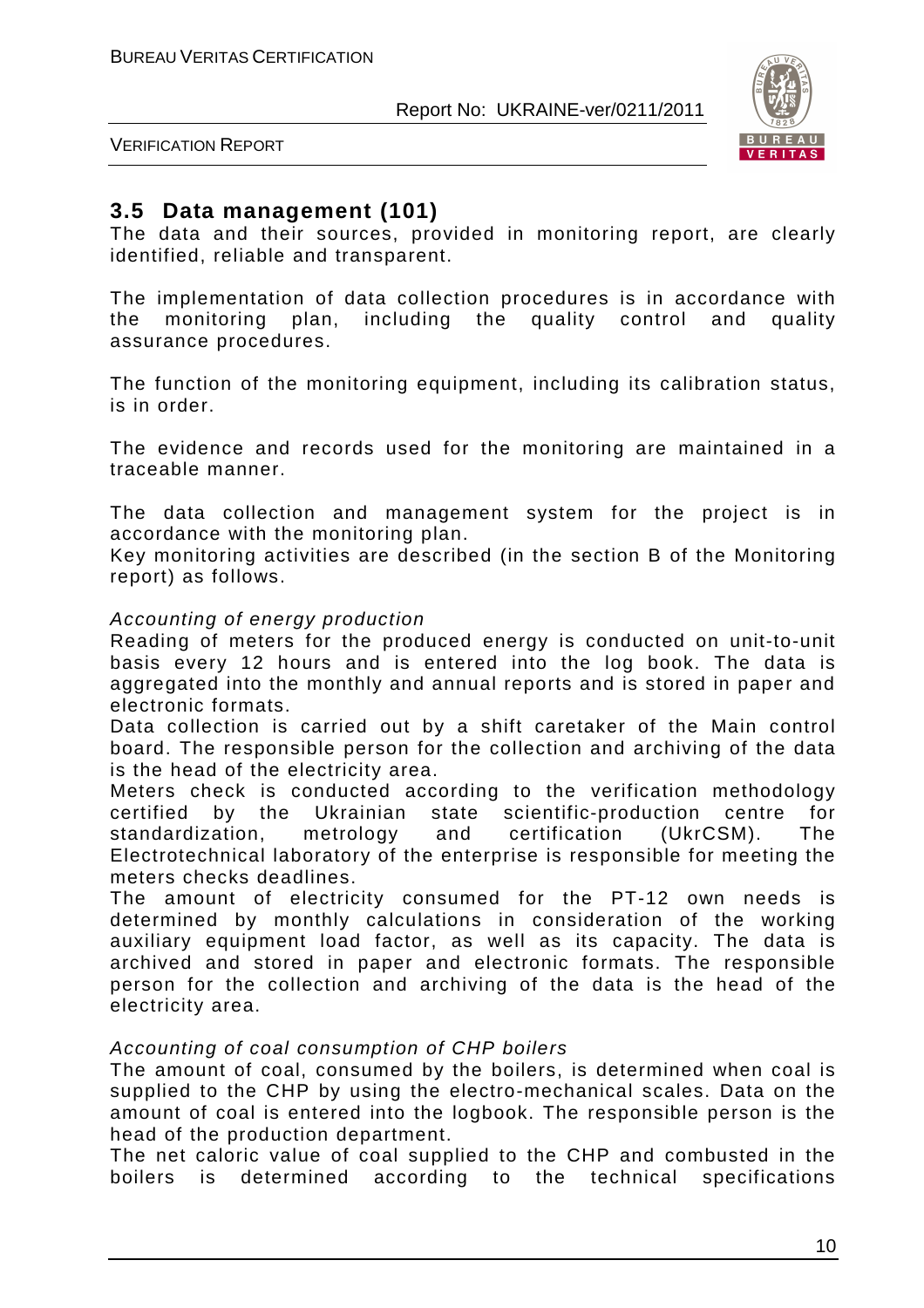

VERIFICATION REPORT

У 10.1-23472138-161:2005 for coal sort G, belonging to which was established by state enterprise "Luganskstandartmetrology".

Accounting of the coke oven gas consumption in CHP boilers

Accounting of the coke oven gas consumption in CHP is determined by the meter on gas-flow inlet to the boiler house (pie chart). The pie chart readings is conducted manually every 24 hours by shift caretaker of Control, Measurement and Automation department, reduced to the normal conditions and entered into logbooks and electronic data base. The responsible person for the collection and archiving of the data is the head of Control, Measurement and Automation department.

Coke oven gas NCV is determined monthly by the Central plant laboratory. The results are entered into the logbook.

Information from coke oven gas flow meters and electric meters is saved continuously. The archiving period for the log files is at least one year. Information about coal consumption is accounted when coal is supplied to the CHP stock and summarized in annual reports. All data are archived electronically in month and annual reports. Electronically archived data and handwritten journals will be stored until the end of crediting period plus two years, that was enjoined by the plant order №498 dated 14.08.2010. The vice-chief of heat and power sector of the plant is responsible for the keeping of the monitoring data.

Besides, at PJSC "Yasynivskyi Coke Plant" was introduced and applied a quality management system ISO 9001:2008. This fact is evidenced by a certificate issued by TÜV Thüringen e.V. (valid until 23.07.2012). The registration number is TIC 15 100 96386. This certification provides for regular supervisory audits. Last supervisory audit was conducted 11-14 of May, 2010, and the validity of the certificate was confirmed. Procedures for dealing with data gaps and uncertainty conducts with accordance to this standard. E.Sova, the chairman of the quality, was responsible for the quality audit conducting.

Every day persons responsible for the present and valid "Instruction on monitoring of the project "Utilization of surplus coke oven gas with the electricity generation at JSC "Yasynivskyi Coke Plant" (dated 6.05.2006) fulfillment reports to the Vice-сhief of heat and power sector of the plant about any malfunctioning. So, in case of any meter failure, data discrepancy will be found within one day. The meter will be substituted by working one.  $CO<sub>2</sub>$  emissions reduction will be calculated by crosschecking method for this period. If any inappropriateness of monitored data is revealed, corrective measures will be conducted either on the monitoring system for the item specified above. In such case, monitored data will be corrected in a conservative manner. All the information of corrective measures taken on the monitoring system and monitored data itself will be archived along with original monitored data for future verification of emission reductions.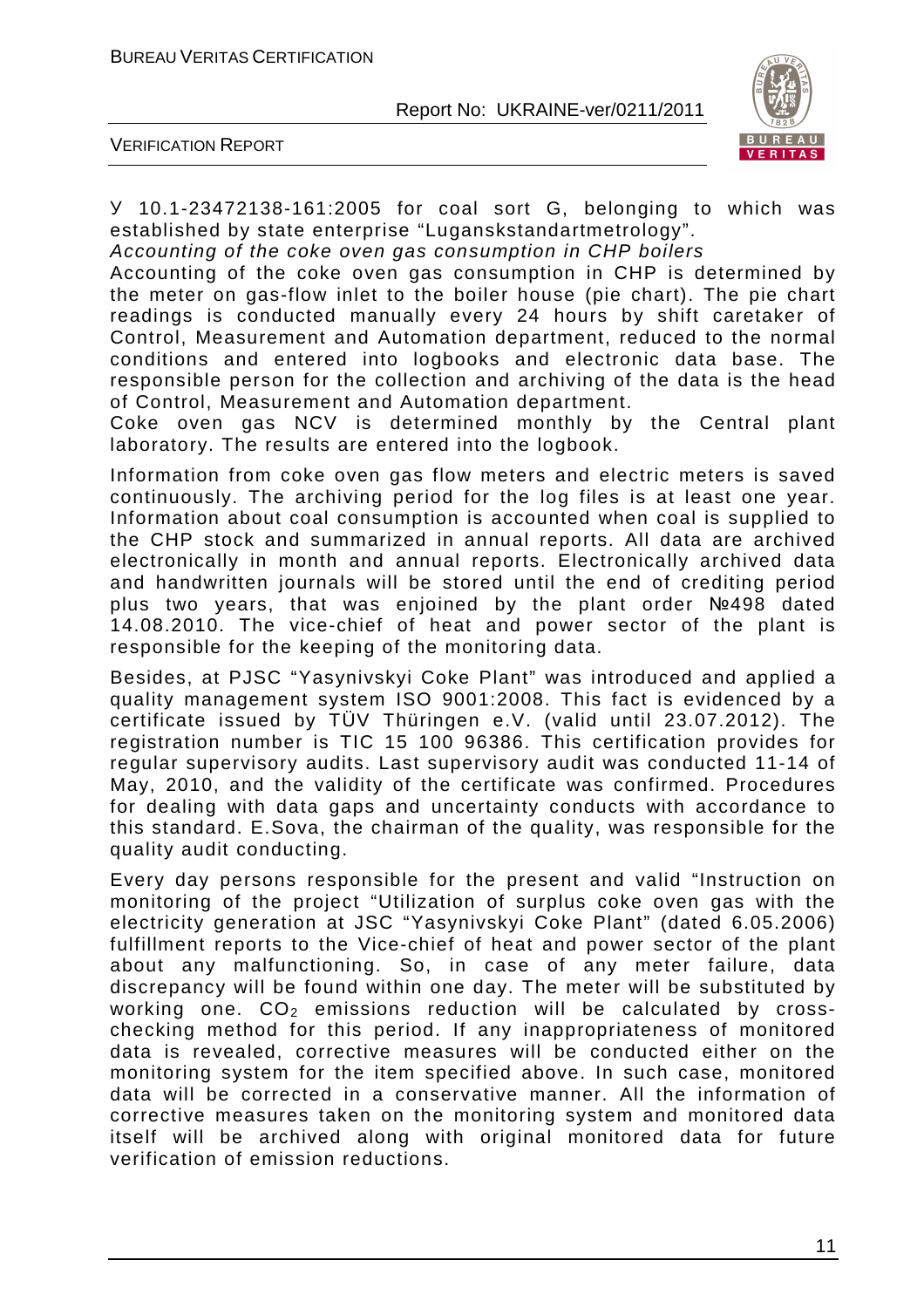

VERIFICATION REPORT

Therefore, the Monitoring Report version 3.0 provides sufficient information on the assigning roles, responsibilities and authorities for implementation and maintenance of monitoring procedures including control of data. The verification team confirms effectiveness of the existing management and operational systems and found them eligible for reliable project monitoring.

## **3.6 Verification regarding programmes of activities (102-110)**

Not applicable.

## **4 VERIFICATION OPINION**

Bureau Veritas Certification has performed the 2<sup>nd</sup> periodic verification of the "Utilization of surplus coke oven gas with the electricity generation at JSC "Yasynivskyi Coke Plant" project in Ukraine, which applies the approved consolidated methodology ACM0012 version 03.1. The verification was performed on the basis of UNFCCC criteria and host country criteria and also on the criteria given to provide for consistent project operations, monitoring and reporting.

The verification consisted of the following three phases: i) desk review of the project design and the baseline and monitoring plan; ii) follow-up interviews with project stakeholders; iii) resolution of outstanding issues and the issuance of the final verification report and opinion.

The management of PJSC "Yasynivskyi Coke Plant" is responsible for the preparation of the GHG emissions data and the reported GHG emissions reductions of the project on the basis set out within the project Monitoring and Verification Plan indicated in the final PDD version 4. The development and maintenance of records and reporting procedures in accordance with that plan, including the calculation and determination of GHG emission reductions from the project, is the responsibility of the management of the project.

Bureau Veritas Certification verified the Project Monitoring Report version 3.0 for the reporting period as indicated below. Bureau Veritas Certification confirms that the project is implemented as planned and described in approved project design documents. Installed equipment being essential for generating emission reduction runs reliably and is calibrated appropriately. The monitoring system is in place and the project is generating GHG emission reductions.

Bureau Veritas Certification can confirm that the GHG emission reduction is accurately calculated and is free of material errors, omissions, or misstatements. Our opinion relates to the project's GHG emissions and resulting GHG emissions reductions reported and related to the approved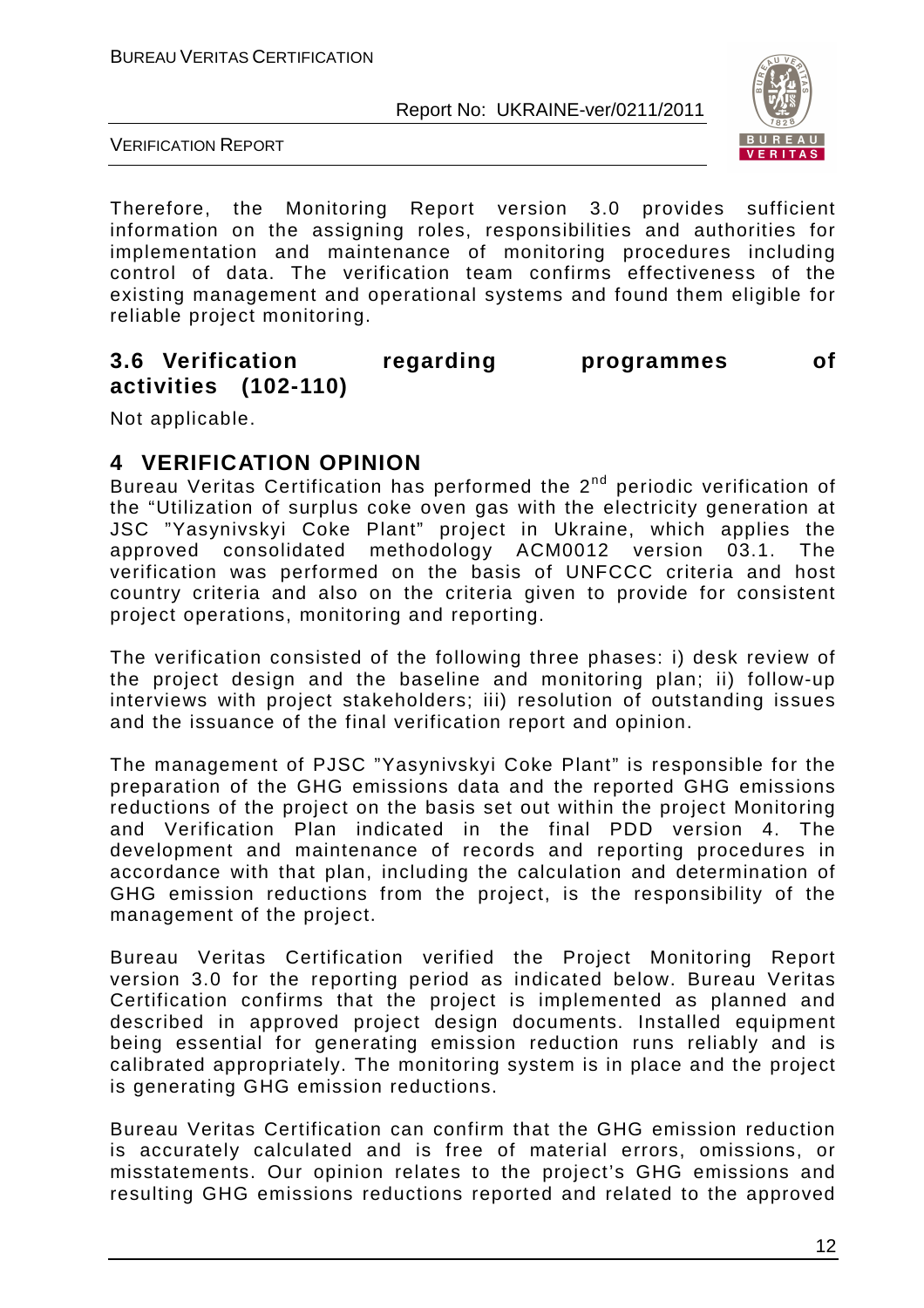

VERIFICATION REPORT

project baseline and monitoring, and its associated documents. Based on the information we have seen and evaluated, we confirm, with a reasonable level of assurance, the following statement:

Reporting period: From 01/01/2010 to 31/12/2010<br>Baseline emissions : 69399 t CO<sub>2</sub> eq : 69399 t CO<sub>2</sub> equivalents. Project emissions : 177 t CO<sub>2</sub> equivalents. Emission Reductions : 69222 t CO<sub>2</sub> equivalents.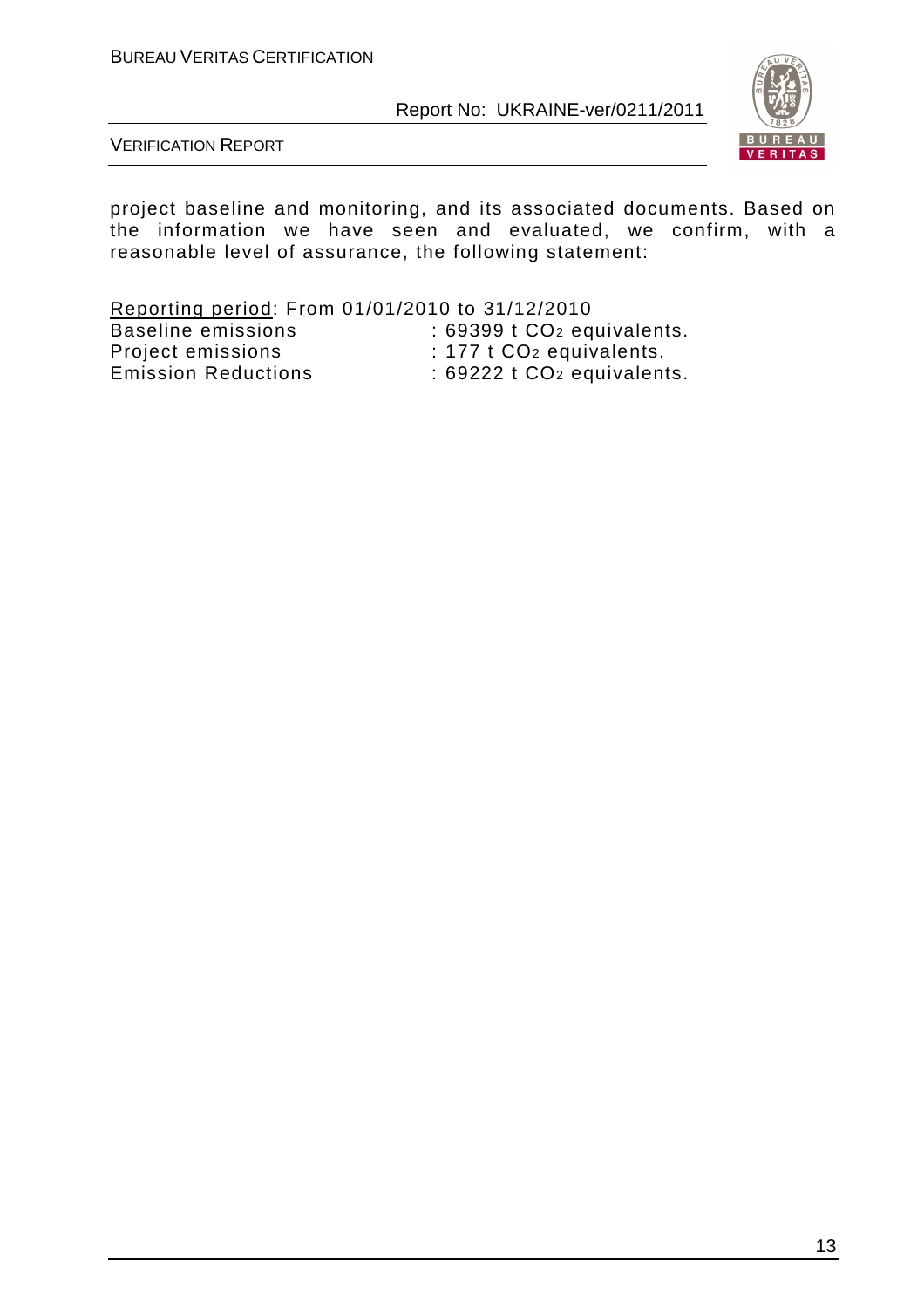

VERIFICATION REPORT

## **5 REFERENCES**

#### **Category 1 Documents:**

Documents provided by project participants that relate directly to the GHG components of the project.

- /1/ PDD "Utilization of surplus coke oven gas with the electricity generation at JSC «Yasynivskyi Coke Plant" version 4 dated 11.12.2009.
- /2/ Monitoring Report "Utilization of surplus coke oven gas with the electricity generation at JSC «Yasynivskyi Coke Plant" version 1.0 dated 20.01.2010.
- /3/ Monitoring Report "Utilization of surplus coke oven gas with the electricity generation at JSC «Yasynivskyi Coke Plant" version 2.0 dated 09.02.2011.
- /4/ Monitoring Report "Utilization of surplus coke oven gas with the electricity generation at JSC «Yasynivskyi Coke Plant" version 3.0 dated 28.03.2011.
- /5/ Verification Report NO. UKRAINE/0108/2010 of the project "Utilization of surplus coke oven gas with the electricity generation at JSC «Yasynivskyi Coke Plant" dated 13.07.2010.
- /6/ Calculation of Emission Reductions excel file "Emissions calc. (monitor) 2010-(v.2.0)" dated 28.01.2011.
- /7/ Calculation of Emission Reductions excel file "Utilization of coke oven gas at JSC YCP - ERUs calc 2010(v.3.0)" dated 28.03.2011.
- /8/ Approved consolidated methodology ACM0012 version 03.1 "Consolidated baseline methodology for GHG emission reductions from waste energy recovery projects" dated 28.11.2008.
- /9/ Tool for the demonstration and assessment of additionality ver. 05.2 dated 26.08.2008.
- /10/ Letter of Approval of Ministry for Environmental Protection of Ukraine No 1282/23/7 dated 27/08/2010.
- /11/ Approval of the Federal Office for the Environment (FOEN) of Switzerland No J294-0485 dated 23/08/2010.
- /12/ Decree #43 on approval of indexes of specific carbon dioxide emissions in the year 2010 issued by NEIA dated 28.03.2011.

#### **Category 2 Documents:**

Background documents related to the design and/or methodologies employed in the design or other reference documents.

- /1/ Photo. Device for determining caloric value of coke.
- /2/ Attestation certificate of Central plant laboratory #06544-2-4-11/3 ГОМС. Registration date: 07.10.2012. Annex to the attestation certificate dated 07.10.2009 #06544-5-1-125-ВЛ. Certification sector: Central plant laboratory of JSC "Yasynivskyi coke plant" for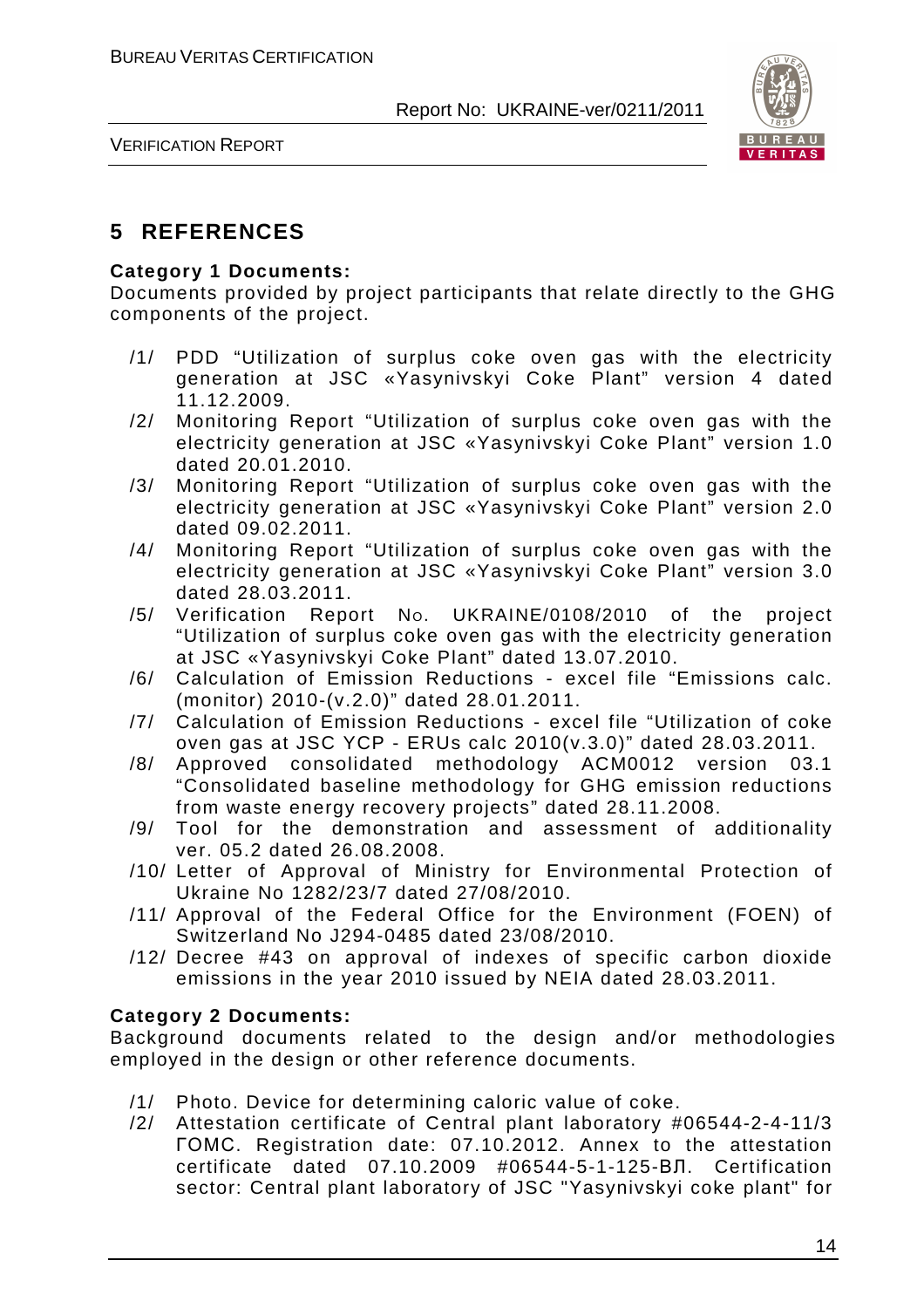

VERIFICATION REPORT

conducting of measurements within and out of the sphere of distribution of state metrological supervision.

- /3/ Schedule of departmental and periodic verification of electrical appliances and electric meters.
- /4/ Photo. Turbine, inv. #104101855.
- /5/ Photo. Electronic recorder МТМ-РЭ-160.
- /6/ Photo. Electric meter "Indigo+".
- /7/ Passport. Electric multifunctional meters Indigo+.
- /8/ Acceptance certificate. Electric meter of type of Indigo+, ser. #UA015673.
- /9/ Daily flow diagram of coke oven gas consumption.
- /10/ Daily flow diagram of coke oven gas pressure.
- /11/ Passport for the flow meter (variable drop). ДКО ser. #1411. КСДЗ ser. #299048 dated 23.06.2008. Date of the last verification: 23.06.2010.
- /12/ Logbook for registration of occupational safety issues.
- /13/ The certificate of conformance of management system with requirements of the standard EN IO 9001:2008.
- /14/ Scheme of installation of counters in the power supply system at JSC "YCP".
- /15/ Letter of Endorsement for the JI project "Utilization of surplus coke oven gas with the electricity generation at JSC "Yasynivskyi Coke Plant". #1070/23/7 dated 11.09.2009.
- /16/ Minutes of approval of the works (services) SOE "Donetsk Scientific-Production Centre of Standardization, Metrology and Certification" to the contract #24/11 dated 12.01.2010.
- /17/ Certificate on attestation № 06544-5-1-125-ВЛ of 07.10.2009 of central plant laboratory CJSC ''Yasynivskyi Coke Plant''. Valid to 8.10.2012. Annex to certificate of attestation № 06544-5-1-125-ВЛ of 07.10.09.
- /18/ Permit on the starting of work execution with high dangerous # 3505.09.30-74.30.0. Validity term: 20.11.2009 - 20.11.2012.
- /19/ Electrical energy meter, electronic multifunctional Indigo+, Passport.
- /20/ Daily list of electrical energy counting at HPP YCP of 01.09.2010.
- /21/ Daily list of electrical energy counting at HPP YCP of 13.12.2010.
- /22/ Daily list of electrical energy counting at HPP YCP of 17.12.2010.
- /23/ Accounting and technical card for bell-type manometer.
- /24/ Journal BB-150Э-1, № 003 (0405).
- /25/ Track electromechanical scales ВB-150Э-1, Operational guidance, Ат-002А РЭ.
- /26/ Journal of gas and water counting for November 2010.
- /27/ Journal of gas and water counting for September 2010.
- /28/ Journal of gas and water counting for August 2010.
- /29/ Journal of gas and water counting for July 2010.
- /30/ Contract № 24/11/42/52 for metrological works execution of 12.01.2010.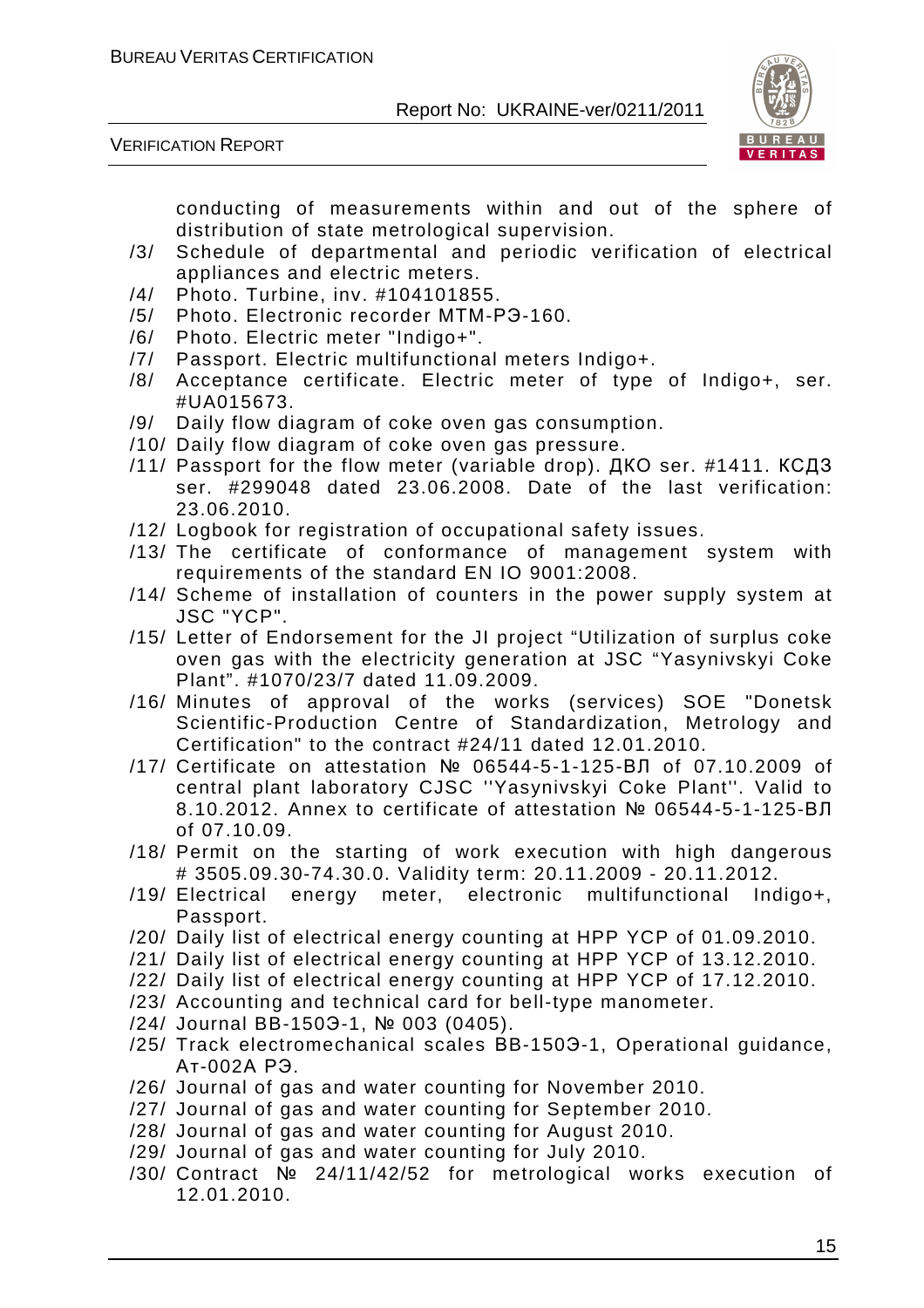

VERIFICATION REPORT

- /31/ Certificate № ПК 010-2009 of certificate of authorization of SOE "Donetsk Scientific-Production Centre of Standardization, Metrology and Certification" for conducting verification of measuring equipment 17.07.2009.
- /32/ Order # 498 of 19.07.2010 on ensuring storage of data on monitoring of JI project «Utilization of surplus coke oven gas with the electricity generation at JSC «Yasynivskyi Coke Plant».
- /33/ Instruction on project monitoring of utilization of surplus coke oven gas with the electricity generation at JSC «Yasynivskyi Coke Plant of 06.05.2006.
- /34/ Order # 491 of 14.07.2010 on assignment of responsible persons for execution of Instruction on monitoring of the project «Utilization of surplus coke oven gas with the electricity generation at JSC «Yasynivskyi Coke Plant» of 06.05.2006.
- /35/ Actual fuel consumption for some types of production and work execution at the PJSC "Yasynivskyi Coke Plant" for the year 2010 (form #11-MTП).
- /36/ Report on the 1st supervision audit DIN EN ISO 9001:2008 (ISO 9001) dated 16.06.2010.
- /37/ Report on coke oven gas consumption at the PJSC "Yasynivskyi Coke Plant" for 2010

#### **Persons interviewed:**

List persons interviewed during the verification or persons that contributed with other information that are not included in the documents listed above.

- /1/ E.L. Okhrymenko head of the Central plant laboratory,
- $/2/$  D.M. Bogdanov head of the electricity area,
- /3/ L.V. Krivaya chief metrologist of the plant,
- $/4/$  O.V. Gonchar head of the Electrotechnical laboratory,
- /5/ M.V. Kabyka chief engineer,
- /6/ M.M. Kritsyn electrician of CHP,
- $/7/$  M.L. Rusanov head of control, measurements and automation,
- $/8/$  O.V. Sova deputy chief of QMS at the PJSC "Yasynivskyi Coke Plant",
- $/9/$  S.I. Skybyk inventory and project expert. Environmental (Green) Investments Fund LTD.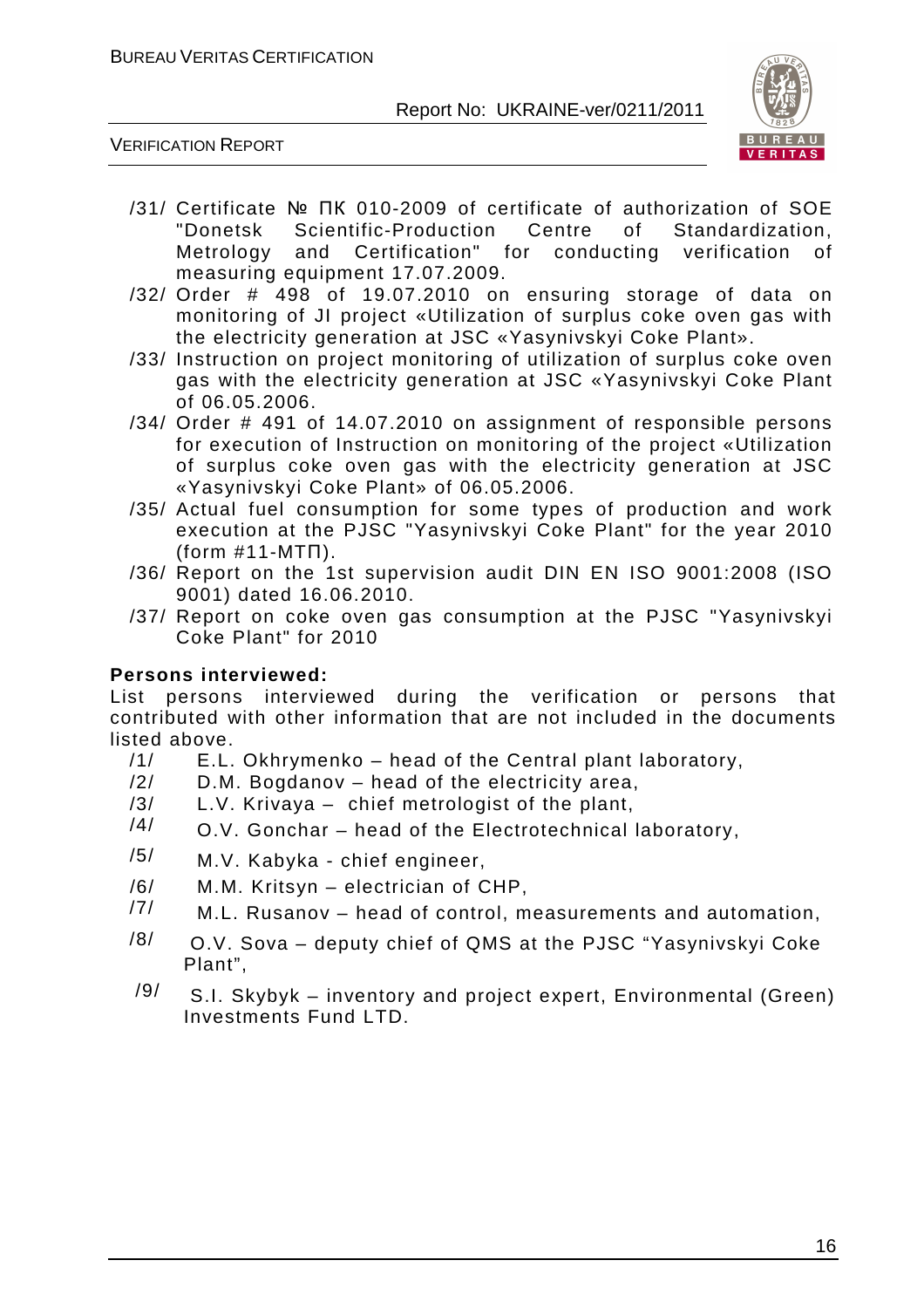

#### VERIFICATION REPORT

## APPENDIX A: COMPANY PROJECT VERIFICATION PROTOCOL

## **BUREAU VERITAS CERTIFICATION HOLDING SAS**

#### **Check list for verification, according to the JOINT IMPLEMENTATION DETERMINATION AND VERIFICATION MANUAL (Version 01)**

| <b>DVM</b><br><b>Paragraph</b> | <b>Check Item</b>                                                                                                                                                                                                          | <b>Initial finding</b>                                                                                                                                                                                                               | <b>Draft</b><br><b>Conclusion</b> | <b>Final</b><br><b>Conclu-</b> |
|--------------------------------|----------------------------------------------------------------------------------------------------------------------------------------------------------------------------------------------------------------------------|--------------------------------------------------------------------------------------------------------------------------------------------------------------------------------------------------------------------------------------|-----------------------------------|--------------------------------|
|                                | <b>Project approvals by Parties involved</b>                                                                                                                                                                               |                                                                                                                                                                                                                                      |                                   | sion                           |
| 90                             | approval when submitting the first date of the LoA is $23.08.2010$ ).<br>verification<br>the<br>report<br>to<br>secretariat for publication<br>in.<br>accordance with paragraph 38 of<br>the JI guidelines, at the latest? | Has the DFPs of at least one Letter of approval (LoA) of the Swiss OK<br>Party involved, other than the host Designated Focal Point has been issued<br>Party, issued a written project when submitting the first verification (Issue |                                   | OK.                            |
| 91                             | all<br>Are<br>approvals by Parties involved involved are unconditional.<br>unconditional?                                                                                                                                  | the written project The written project approvals by Parties                                                                                                                                                                         | OK.                               | OK.                            |
|                                | <b>Project implementation</b>                                                                                                                                                                                              |                                                                                                                                                                                                                                      |                                   |                                |
| 92                             | Has the project been implemented<br>in accordance with the PDD<br>regarding which the determination<br>has been deemed final and is so<br>listed on the UNFCCC JI website?                                                 | Implementation of the project activity is<br>according to<br>realized<br>the<br>project<br>implementation schedule.<br>There are no deviations or revisions to the<br>determined PDD.                                                | <b>OK</b>                         | <b>OK</b>                      |
| 93                             | What is the status of operation of<br>the project during the monitoring<br>period?                                                                                                                                         | According to the PDD, there are several<br>phases of the JI project implementation:<br>- 2004 – beginning of the project                                                                                                             | OK.                               | OK                             |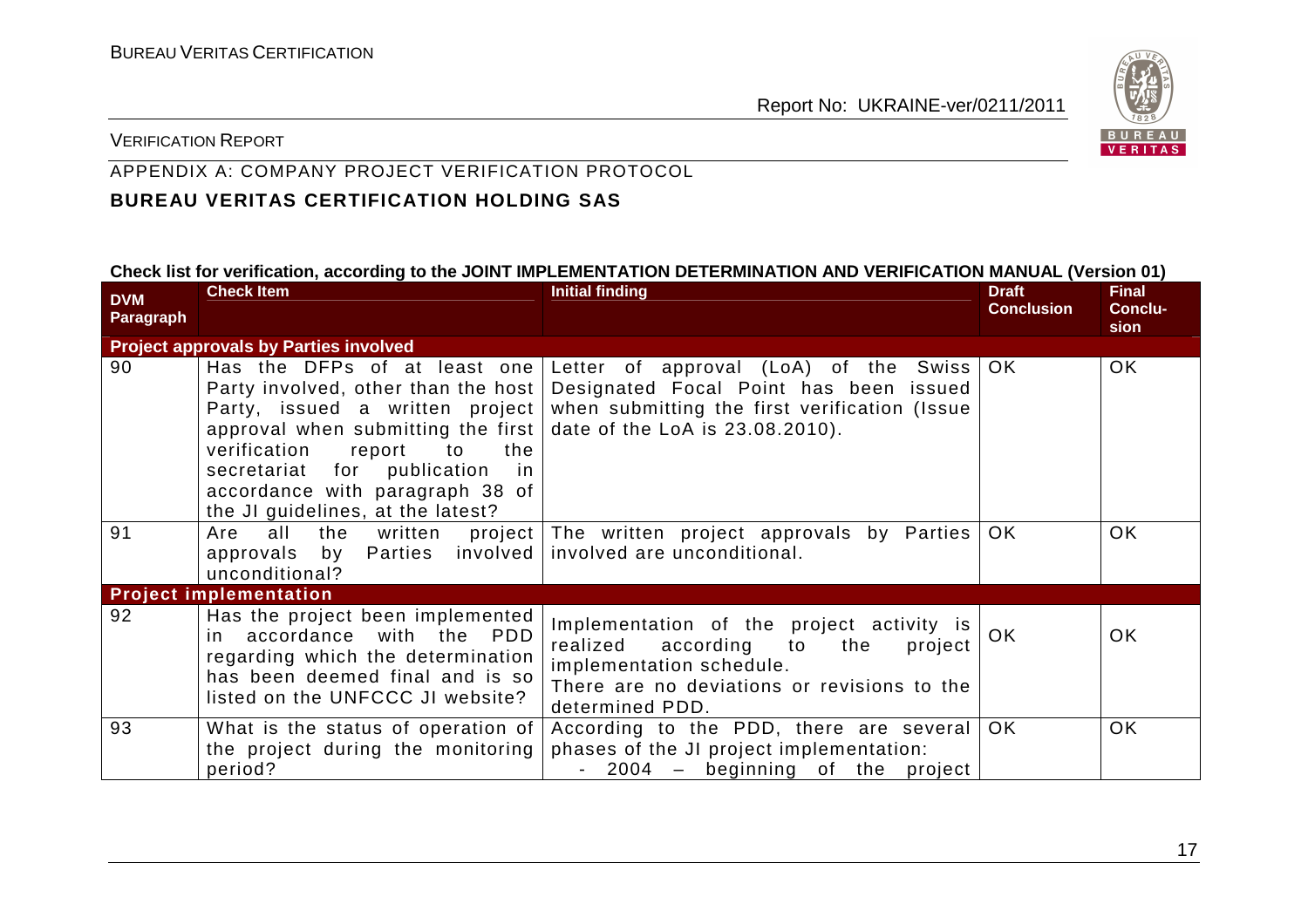

|                                |                                                                                                                                                                                                             |                                                                                                                                                                                                                                                                                                                                                                                                                                                         |                                   | VENIIAS                         |
|--------------------------------|-------------------------------------------------------------------------------------------------------------------------------------------------------------------------------------------------------------|---------------------------------------------------------------------------------------------------------------------------------------------------------------------------------------------------------------------------------------------------------------------------------------------------------------------------------------------------------------------------------------------------------------------------------------------------------|-----------------------------------|---------------------------------|
| <b>DVM</b><br><b>Paragraph</b> | <b>Check Item</b>                                                                                                                                                                                           | <b>Initial finding</b>                                                                                                                                                                                                                                                                                                                                                                                                                                  | <b>Draft</b><br><b>Conclusion</b> | <b>Final</b><br>Conclu-<br>sion |
|                                |                                                                                                                                                                                                             | investment stage;<br>2006 - launch of reconstructed coke<br>oven battery #1 and installed first<br>PT-12 turbogenerator;<br>2012 - launch of reconstructed coke<br>oven gas battery #4, installed<br>additional steam boiler BK-50, and<br>installed<br><b>PT-12</b><br>second<br>turbogenerator.<br>Monitoring report indicates the current<br>status of the project activity implementation.                                                          |                                   |                                 |
|                                | <b>Compliance with monitoring plan</b>                                                                                                                                                                      |                                                                                                                                                                                                                                                                                                                                                                                                                                                         |                                   |                                 |
| 94                             | occur in The<br>Did<br>the<br>monitoring<br>PDD  <br>$\mathsf{in}$<br>included<br>the<br>plan<br>regarding which the determination  <br>has been deemed final and is so<br>listed on the UNFCCC JI website? | monitoring<br>at<br>process<br>accordance with the monitoring PJSC "Yasynivskyi Coke Plant" (according<br>to the documentation checked, 13/10/2010<br>PJSC "Yasynivskyi Coke Plant" was<br>established by changing the name of<br>juridical person JSC "Yasynivskyi Coke<br>Plant" to PJSC "Yasynivskyi Coke Plant") is<br>out in accordance<br>with<br>carried<br>the<br>monitoring plan included in the registered<br>PDD version 4 dated 11.12.2009. | <b>OK</b>                         | <b>OK</b>                       |
| 95(a)                          | calculating<br>the emission<br>For<br>reductions or enhancements of net<br>removals, were key factors, e.g.<br>those listed in 23 (b) (i)-(vii) $ $                                                         | According to the monitoring report, key OK<br>factors such as $CO2$ emission factor for<br>coke, CO <sub>2</sub> emission factor for electricity grid<br>Ukraine;<br>production<br>of<br>level,<br>fuel<br>above, influencing the baseline consumption, market situation and other                                                                                                                                                                      |                                   | <b>OK</b>                       |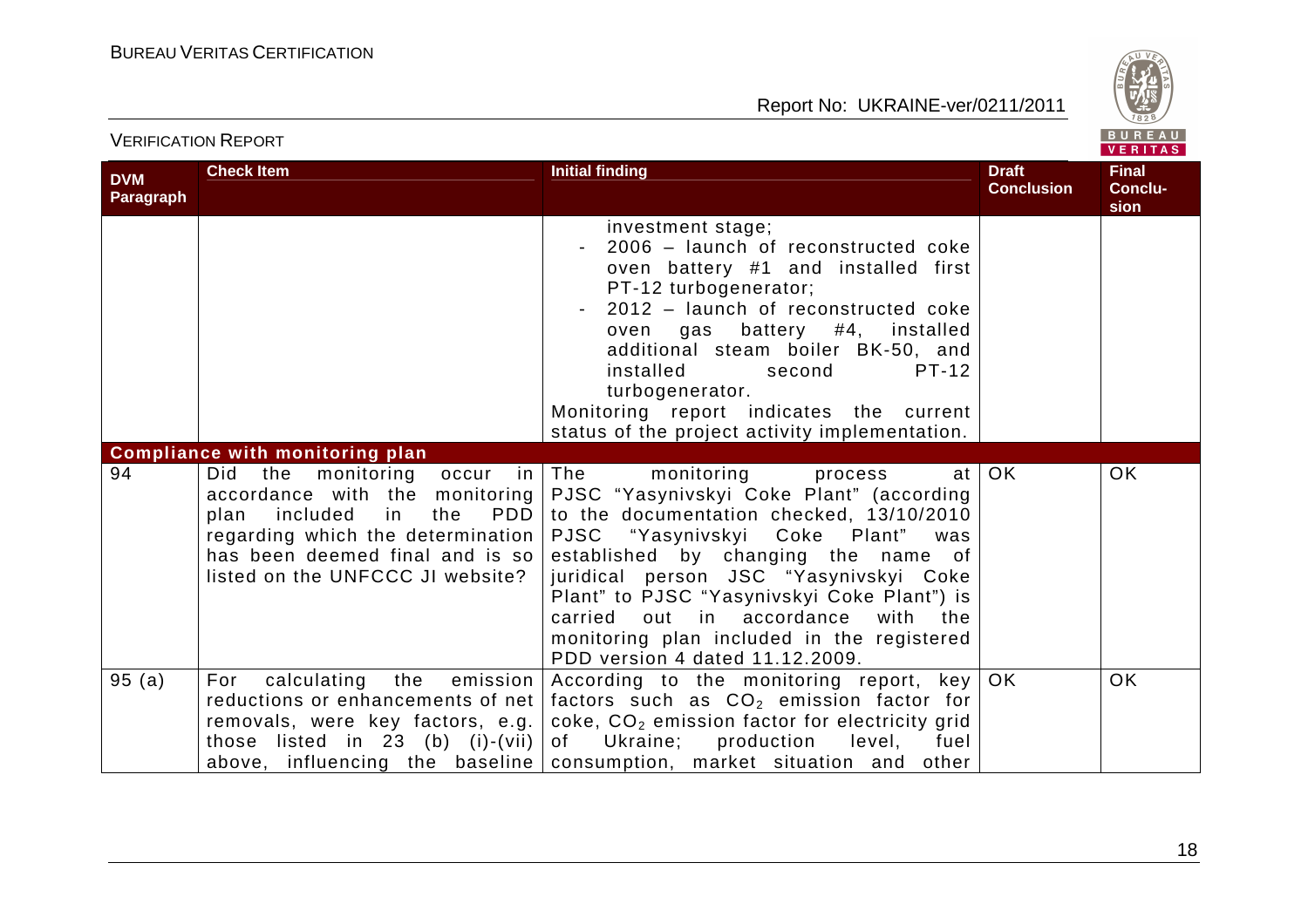

|                         | <b>VERIFICATION REPORT</b>                                                                                                                                          |                                                                                                                                                                                                                                                                                                                                                                                                                                                                                                                                                                                                                                                                                                                                                                                                                     |                                   | BUREAU<br>VERITAS               |
|-------------------------|---------------------------------------------------------------------------------------------------------------------------------------------------------------------|---------------------------------------------------------------------------------------------------------------------------------------------------------------------------------------------------------------------------------------------------------------------------------------------------------------------------------------------------------------------------------------------------------------------------------------------------------------------------------------------------------------------------------------------------------------------------------------------------------------------------------------------------------------------------------------------------------------------------------------------------------------------------------------------------------------------|-----------------------------------|---------------------------------|
| <b>DVM</b><br>Paragraph | <b>Check Item</b>                                                                                                                                                   | <b>Initial finding</b>                                                                                                                                                                                                                                                                                                                                                                                                                                                                                                                                                                                                                                                                                                                                                                                              | <b>Draft</b><br><b>Conclusion</b> | <b>Final</b><br>Conclu-<br>sion |
|                         | activity level of the project and the  <br>emissions or removals as well as<br>risks associated with the project<br>taken<br>into<br>account,<br>as<br>appropriate? | emissions or net removals and the $\vert$ risks associated with the project (that can<br>influence baseline and project emissions)<br>are taken into account.                                                                                                                                                                                                                                                                                                                                                                                                                                                                                                                                                                                                                                                       |                                   |                                 |
| 95(b)                   | Are<br>data<br>used<br>for<br>sources<br>calculating emission reductions or<br>enhancements of net removals<br>clearly identified, reliable and<br>transparent?     | Data sources used for calculating emission<br>reductions<br>identified<br>in<br>are<br>the<br>Monitoring report.<br>See section B of the Monitoring report.<br>Information<br>from<br>meters<br>is<br>saved<br>continuously. Information<br>about<br>coal<br>consumption is accounted when coal is<br>supplied to the CHP stock and summarized<br>in annual reports. All data are archived<br>electronically in month and annual reports.<br>Electronically archived data and handwritten<br>journals will be stored until the end of<br>crediting period plus two years.<br>Clarification Request (CL) 01<br>Please, specify the date from which the The issue<br>consolidated<br>approved<br>methodology  <br>ACM0012/ Version 03.1 is valid; also, due to the<br>please, specify the date and version of the $ $ | closed<br>is<br>amend-            | <b>OK</b>                       |
|                         |                                                                                                                                                                     | "Tool for the demonstration and assessment  <br>additionality". Please, indicate<br>this  <br>of                                                                                                                                                                                                                                                                                                                                                                                                                                                                                                                                                                                                                                                                                                                    | ments<br>made<br>in.              |                                 |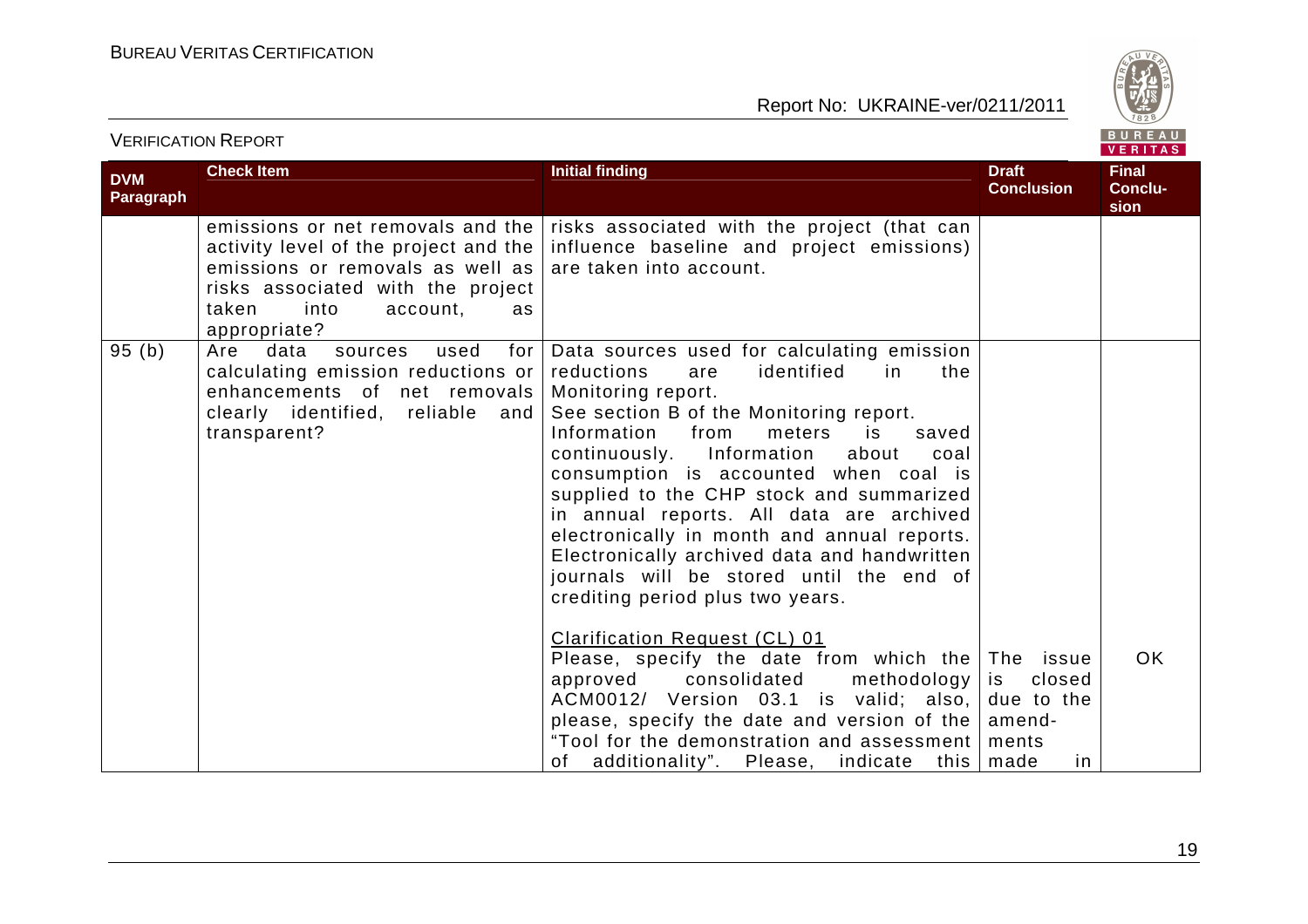

| <b>DVM</b><br>Paragraph | <b>Check Item</b>                                                                                                                                                                                                                                                                      | <b>Initial finding</b>                                                                                                                                                                                                                                                                                                                                                                                                                                                                                                                                                                                                                                                                                       | <b>Draft</b><br><b>Conclusion</b>                                            | <b>Final</b><br>Conclu-<br>sion |
|-------------------------|----------------------------------------------------------------------------------------------------------------------------------------------------------------------------------------------------------------------------------------------------------------------------------------|--------------------------------------------------------------------------------------------------------------------------------------------------------------------------------------------------------------------------------------------------------------------------------------------------------------------------------------------------------------------------------------------------------------------------------------------------------------------------------------------------------------------------------------------------------------------------------------------------------------------------------------------------------------------------------------------------------------|------------------------------------------------------------------------------|---------------------------------|
|                         |                                                                                                                                                                                                                                                                                        | information in the Monitoring report.                                                                                                                                                                                                                                                                                                                                                                                                                                                                                                                                                                                                                                                                        | the<br>Monitoring<br>report.                                                 |                                 |
|                         |                                                                                                                                                                                                                                                                                        | Clarification request (CL) 02<br>Please, make the units of measuring<br>parameters consistent throughout the whole<br>Monitoring Report (for example, while<br>calculating amount of electricity generated<br>use only MWh instead of kWh and MWh).                                                                                                                                                                                                                                                                                                                                                                                                                                                          | Based<br>on l<br>the<br>correct-<br>ions made,<br>the<br>issue<br>is closed. | OK                              |
| 95 $(c)$                | Are emission factors, including<br>default emission factors, if used<br>calculating<br>the<br>emission<br>for<br>reductions or enhancements of net<br>removals, selected by carefully<br>balancing<br>accuracy<br>and<br>reasonableness, and appropriately<br>justified of the choice? | Emission factors, including default emission<br>factors, are selected by carefully balancing<br>and<br>accuracy<br>reasonableness,<br>and<br>appropriately justified of the choice.<br>For the monitoring report provided for<br>verifiers, new value of specific carbon dioxide<br>emissions (in the year 2010) for electricity<br>generation by thermal power plants connected<br>to the electricity system of Ukraine is used<br>(according to the latest Decree #43 of NEIA<br>dated 28.03.2011)<br>In accordance with the Decree, emission<br>factor for Ukrainian electricity grid was fixed<br>as 1,067 kg $CO2/kWh$ and recommended for<br>applying during annual monitoring reports<br>preparation. | <b>OK</b>                                                                    | <b>OK</b>                       |
| 95(d)                   | the<br>Is .                                                                                                                                                                                                                                                                            | calculation of emission The calculation of emission reductions is                                                                                                                                                                                                                                                                                                                                                                                                                                                                                                                                                                                                                                            |                                                                              |                                 |

## VERIFICATION REPORT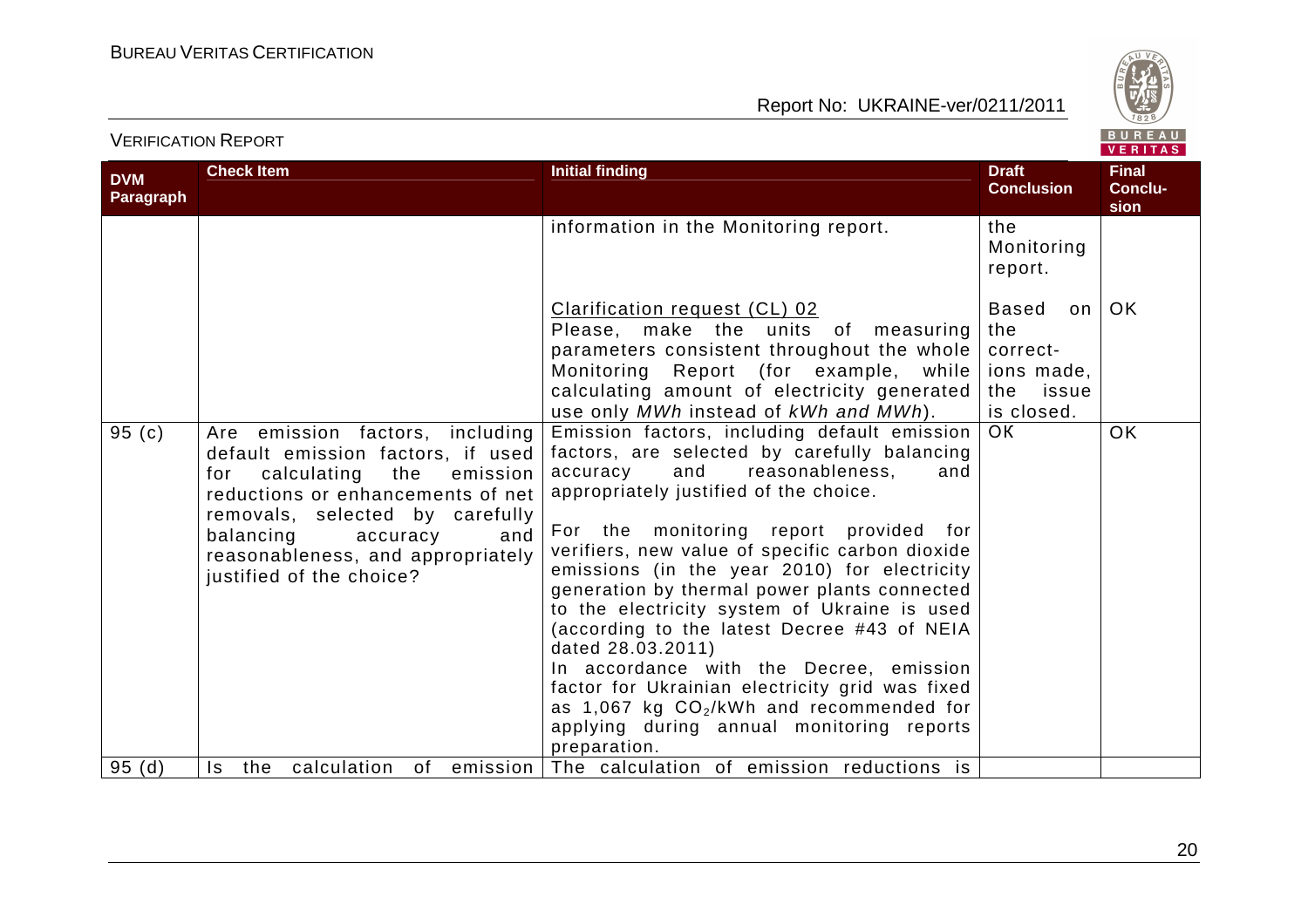

| <b>DVM</b><br>Paragraph | <b>Check Item</b>                                                                                                                                                    | <b>Initial finding</b>                                                                                                                                                                                                                                                                                                                                                                                                                                                                                                                                                                                                                                                                                                                                                                                                                                                  | <b>Draft</b><br><b>Conclusion</b>                                                                                             | <u>, , , , , , , , ,</u><br><b>Final</b><br>Conclu-<br><b>sion</b> |
|-------------------------|----------------------------------------------------------------------------------------------------------------------------------------------------------------------|-------------------------------------------------------------------------------------------------------------------------------------------------------------------------------------------------------------------------------------------------------------------------------------------------------------------------------------------------------------------------------------------------------------------------------------------------------------------------------------------------------------------------------------------------------------------------------------------------------------------------------------------------------------------------------------------------------------------------------------------------------------------------------------------------------------------------------------------------------------------------|-------------------------------------------------------------------------------------------------------------------------------|--------------------------------------------------------------------|
|                         | reductions or enhancements of net<br>removals based on conservative<br>the<br>assumptions<br>and<br>most<br>plausible<br>scenarios<br>in<br>a<br>transparent manner? | based on conservative assumptions and the<br>most plausible scenarios. As a result of<br>documents revision, all data connected to<br>of emission<br>estimation<br>reductions<br>is.<br>presented in the Monitoring report and Excel<br>spreadsheet with calculation.<br><b>Clarification Request (CL) 03</b><br>Please, clarify the difference between the<br>amount of ERUs for the year 2010 which is<br>indicated in the PDD (63261 tCO <sub>2</sub> eq) and<br>the amount of ERUs for the same monitoring<br>period which is stated in the Monitoring<br>report $(69222 \text{ tCO}_2\text{eq})$ . Please, add closed.<br>explanation of the cause of this difference<br>to the sections B.2 and D.3 of the<br><b>Monitoring Report.</b><br><b>Clarification Request (CL) 04</b><br>Please, specify the name of the Excel<br>spreadsheet with calculation of ERUs. | Based<br>on<br>the<br>clarifica-<br>tion<br>received,<br>$CL$ 03 is<br>CL 04 is<br>closed due<br>to<br>the<br>amend-<br>ments | <b>OK</b><br><b>OK</b>                                             |
|                         | Applicable to JI SSC projects only                                                                                                                                   |                                                                                                                                                                                                                                                                                                                                                                                                                                                                                                                                                                                                                                                                                                                                                                                                                                                                         | made.                                                                                                                         |                                                                    |
| 96                      | Is the relevant threshold to be<br>classified as JI SSC project not<br>exceeded during the monitoring<br>period on an annual average                                 | N/A                                                                                                                                                                                                                                                                                                                                                                                                                                                                                                                                                                                                                                                                                                                                                                                                                                                                     | N/A                                                                                                                           | N/A                                                                |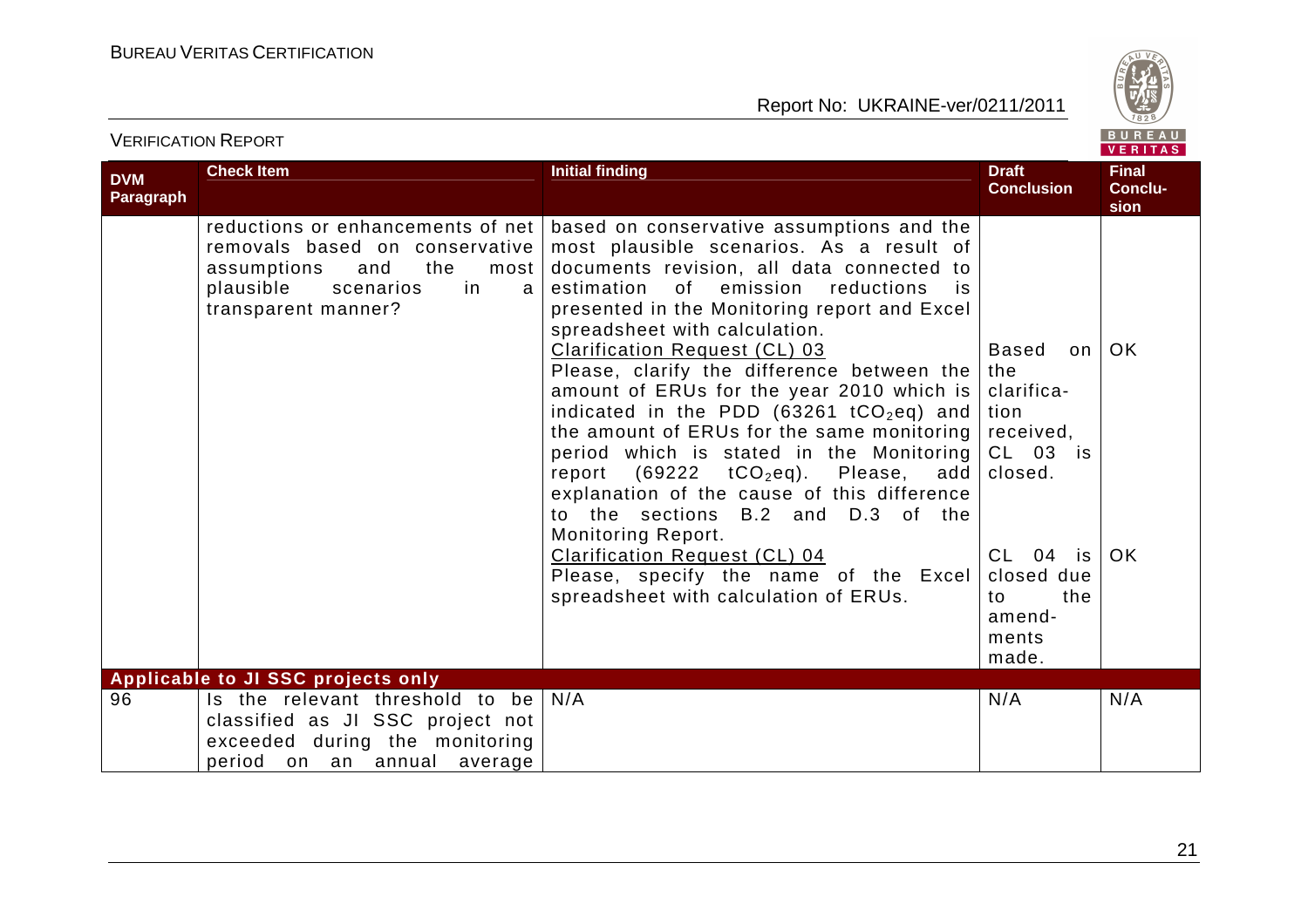

|                         | <b>VERIFICATION REPORT</b>                                                                                                                                                                                                                                                                                                                         |                        |                                   | <b>BUREAU</b><br>VERITAS        |  |  |  |
|-------------------------|----------------------------------------------------------------------------------------------------------------------------------------------------------------------------------------------------------------------------------------------------------------------------------------------------------------------------------------------------|------------------------|-----------------------------------|---------------------------------|--|--|--|
| <b>DVM</b><br>Paragraph | <b>Check Item</b>                                                                                                                                                                                                                                                                                                                                  | <b>Initial finding</b> | <b>Draft</b><br><b>Conclusion</b> | <b>Final</b><br>Conclu-<br>sion |  |  |  |
|                         | basis?<br>If the threshold is exceeded, is the<br>maximum emission reduction level<br>estimated in the PDD for the JI<br>SSC project or the bundle for the<br>monitoring period determined?                                                                                                                                                        |                        |                                   |                                 |  |  |  |
|                         | Applicable to bundled JI SSC projects only                                                                                                                                                                                                                                                                                                         |                        |                                   |                                 |  |  |  |
| 97(a)                   | Has the composition of the bundle $ $<br>not changed from that is stated in<br>F-JI-SSCBUNDLE?                                                                                                                                                                                                                                                     | N/A                    | N/A                               | N/A                             |  |  |  |
| 97(b)                   | f <br>determination<br>the<br>was<br>conducted on the basis of an<br>overall monitoring plan, have the<br>project participants submitted a<br>common monitoring report?                                                                                                                                                                            | N/A                    | N/A                               | N/A                             |  |  |  |
| 98                      | If the monitoring is based on $a$<br>monitoring plan that provides for<br>overlapping monitoring periods,<br>are the monitoring periods per<br>component of the project clearly<br>specified in the monitoring report?<br>Do the monitoring periods not<br>overlap with those for which<br>verifications were already deemed<br>final in the past? | N/A                    | N/A                               | N/A                             |  |  |  |
|                         | Revision of monitoring plan                                                                                                                                                                                                                                                                                                                        |                        |                                   |                                 |  |  |  |
|                         | Applicable only if monitoring plan is revised by project participant                                                                                                                                                                                                                                                                               |                        |                                   |                                 |  |  |  |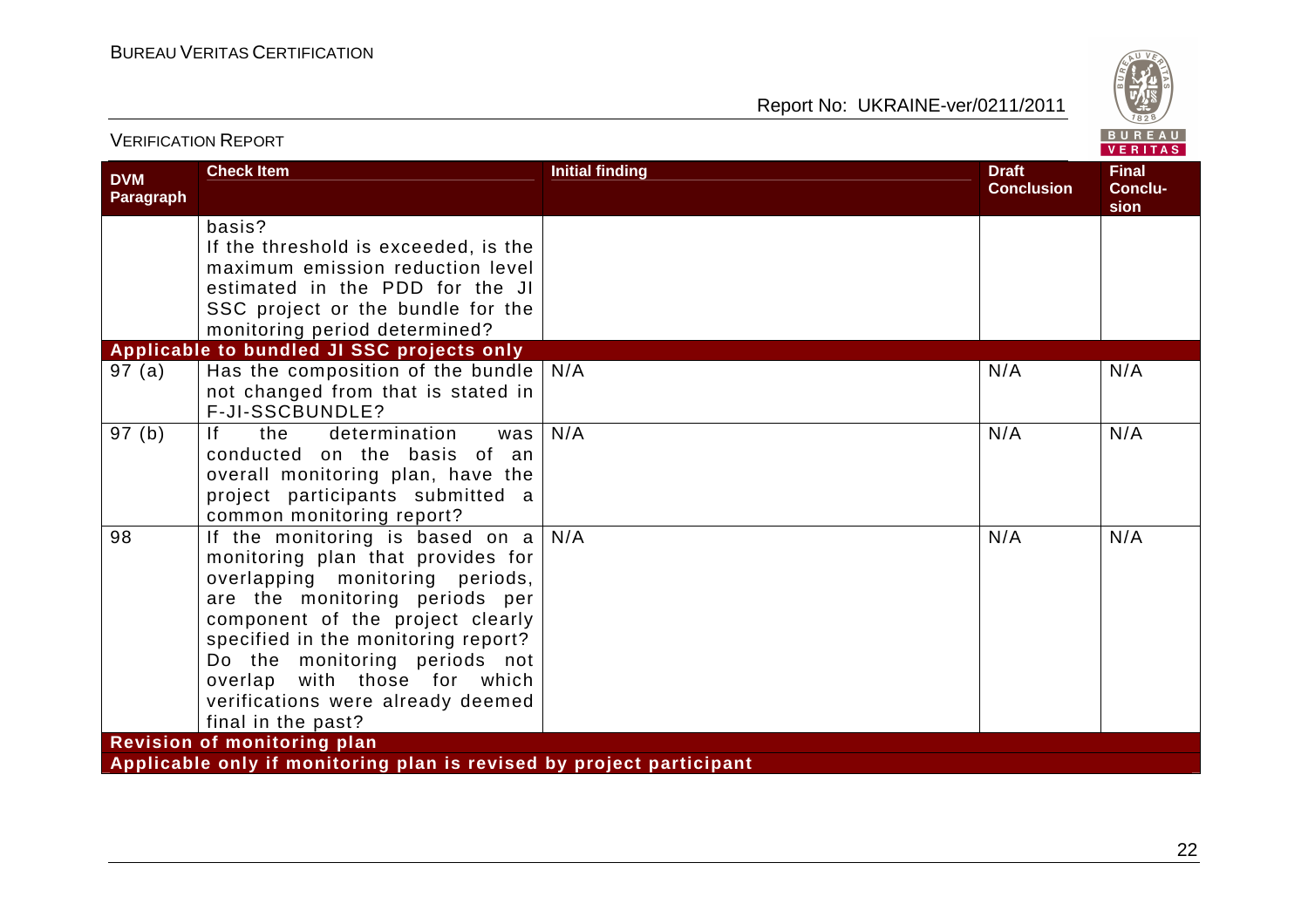

|                         | <b>VERIFICATION REPORT</b>                                                                                                                                                                                                                                                                                     |                                                                                                                                                                                                                                                                                                                                                                                                                                                                                                                                                              |                                   |                                 |
|-------------------------|----------------------------------------------------------------------------------------------------------------------------------------------------------------------------------------------------------------------------------------------------------------------------------------------------------------|--------------------------------------------------------------------------------------------------------------------------------------------------------------------------------------------------------------------------------------------------------------------------------------------------------------------------------------------------------------------------------------------------------------------------------------------------------------------------------------------------------------------------------------------------------------|-----------------------------------|---------------------------------|
| <b>DVM</b><br>Paragraph | <b>Check Item</b>                                                                                                                                                                                                                                                                                              | <b>Initial finding</b>                                                                                                                                                                                                                                                                                                                                                                                                                                                                                                                                       | <b>Draft</b><br><b>Conclusion</b> | <b>Final</b><br>Conclu-<br>sion |
| 99(a)                   | Did<br>the<br>project<br>participants  <br>provide<br>appropriate<br>an<br>justification<br>for<br>the<br>proposed<br>revision?                                                                                                                                                                                | N/A                                                                                                                                                                                                                                                                                                                                                                                                                                                                                                                                                          | N/A                               | N/A                             |
| 99(b)                   | revision<br>the<br>proposed<br>Does<br>improve the<br>accuracy and/or<br>of<br>applicability<br>information<br>collected compared to the original<br>monitoring plan without changing<br>conformity with the relevant rules<br>and<br>regulations<br>for<br>the<br>establishment<br>of<br>monitoring<br>plans? | N/A                                                                                                                                                                                                                                                                                                                                                                                                                                                                                                                                                          | N/A                               | N/A                             |
| Data management         |                                                                                                                                                                                                                                                                                                                |                                                                                                                                                                                                                                                                                                                                                                                                                                                                                                                                                              |                                   |                                 |
| 101 (a)                 | Is the implementation of data<br>collection<br>procedures<br>in<br>accordance with the monitoring<br>quality<br>and<br>assurance<br>procedures?                                                                                                                                                                | of<br>data<br>collection<br>Procedures<br>are<br>implemented<br>compliance<br>with<br>the<br>in in<br>monitoring plan.<br>plan, including the quality control The data collection procedures is also in<br>accordance with "Instruction on monitoring<br>of the project "Utilization of surplus coke<br>oven gas with the electricity generation at<br>JSC "Yasynivskyi Coke Plant"<br>dated<br>6.05.2006.<br>See section C of the Monitoring Report.<br><b>Clarification Request (CL) 05</b><br>Please, give the full name of the instruction $ $ The issue |                                   | <b>OK</b>                       |

VERIFICATION REPORT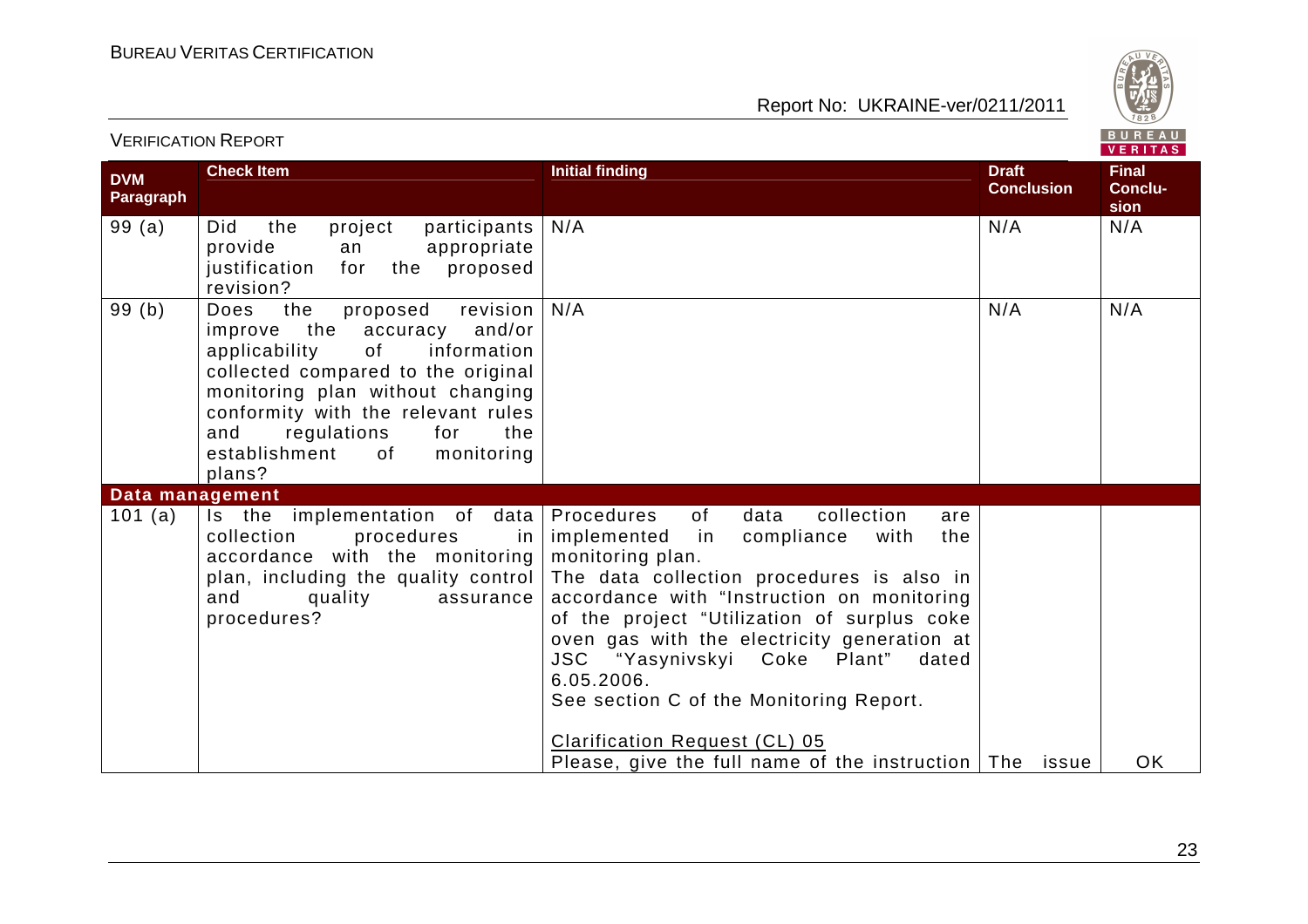

|                         | <b>VERIFICATION REPORT</b> |                                                                                                                                                                                                                                                                                                                                                             |                                                                                                    | BUREAU<br><b>VERITAS</b>        |
|-------------------------|----------------------------|-------------------------------------------------------------------------------------------------------------------------------------------------------------------------------------------------------------------------------------------------------------------------------------------------------------------------------------------------------------|----------------------------------------------------------------------------------------------------|---------------------------------|
| <b>DVM</b><br>Paragraph | <b>Check Item</b>          | <b>Initial finding</b>                                                                                                                                                                                                                                                                                                                                      | <b>Draft</b><br><b>Conclusion</b>                                                                  | <b>Final</b><br>Conclu-<br>sion |
|                         |                            | on monitoring in the section $C.4$ of the is<br>Monitoring report.                                                                                                                                                                                                                                                                                          | closed<br>based<br>on<br>the<br>amend-<br>ments<br>made<br>in<br>the<br>Monitoring<br>report.      |                                 |
|                         |                            | <b>Clarification Request (CL) 06</b><br>Please, give brief description of the data<br>collection in the section B.2 of the<br>Monitoring report (or give clear references<br>not only to the PDD section, but also to the<br>sections of the Monitoring Report).                                                                                            | Due to the<br>amend-<br>ments<br>made<br>in<br>the<br>Monitoring<br>report,<br>CL 06 is<br>closed. | <b>OK</b>                       |
|                         |                            | <b>Clarification Request (CL) 07</b><br>Please, provide (in the section C.3 of the<br>Monitoring report) information on conducting<br>internal audit of quality management system<br>at PJSC "YCP" in the year 2010 (please, $ $ to<br>indicate the date of conducting this internal section<br>audit and the presence of the Report on<br>internal audit). | <b>Based</b><br>on<br>the<br>informa-<br>tion added<br>the<br>C.3 of the<br>Monitoring             | OK.                             |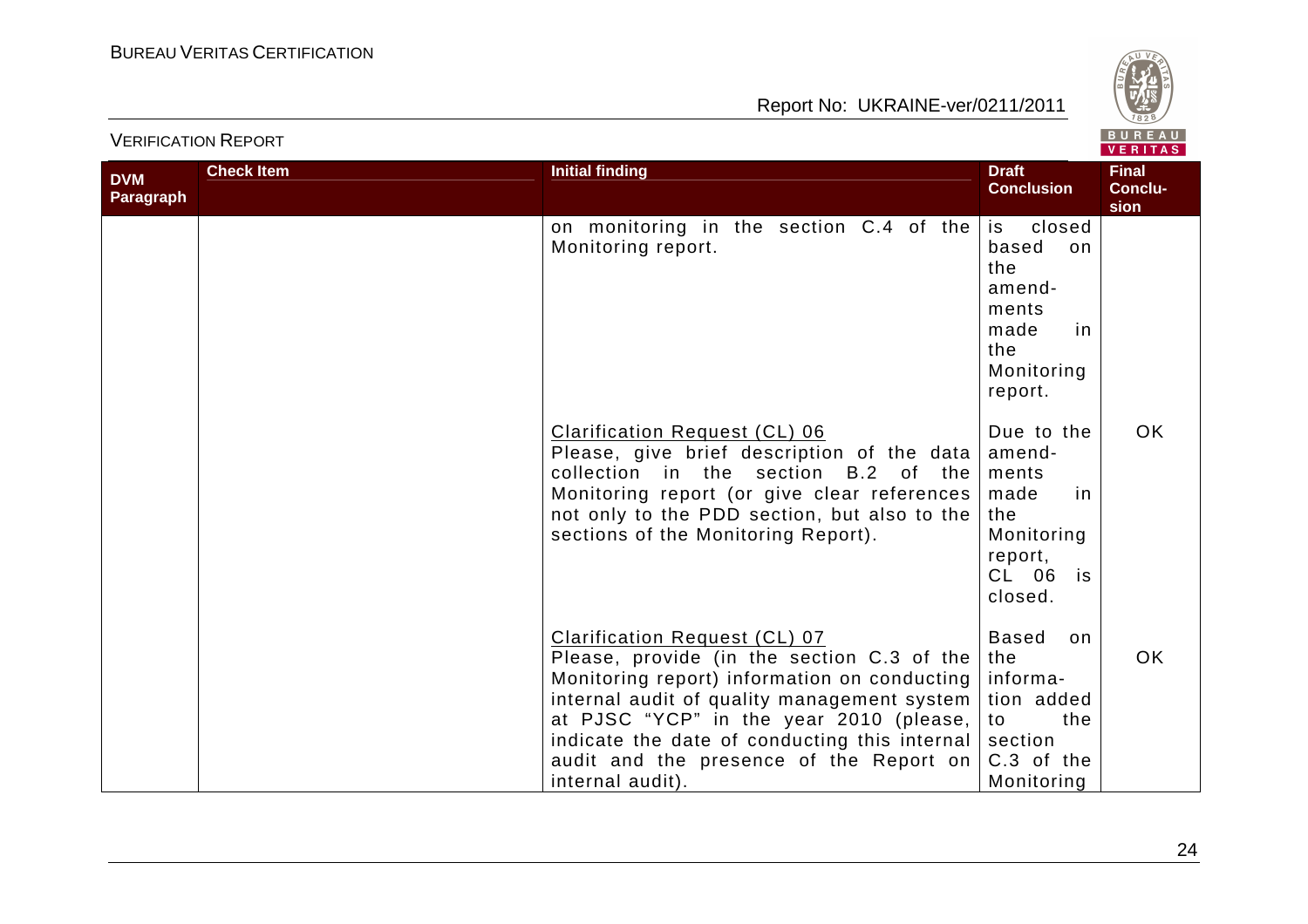



| <b>DVM</b><br><b>Paragraph</b> | <b>Check Item</b>                                                                                        | <b>Initial finding</b>                                                                                                                                                                                                                                                                                                                                                                                                                                                            | <b>Draft</b><br><b>Conclusion</b>                                                                     | <b>Final</b><br><b>Conclu-</b><br>sion |
|--------------------------------|----------------------------------------------------------------------------------------------------------|-----------------------------------------------------------------------------------------------------------------------------------------------------------------------------------------------------------------------------------------------------------------------------------------------------------------------------------------------------------------------------------------------------------------------------------------------------------------------------------|-------------------------------------------------------------------------------------------------------|----------------------------------------|
|                                |                                                                                                          |                                                                                                                                                                                                                                                                                                                                                                                                                                                                                   | report, the<br>issue<br>is.<br>closed.                                                                |                                        |
| 101(b)                         | Is the function of the monitoring<br>including<br>equipment,<br>its<br>calibration status, is in order?  | The<br>monitoring<br>equipment is<br>properly<br>calibrated.<br>Passports for monitoring equipment and the<br>date of its last calibration were checked by<br>verifiers on the site-visit.<br>Clarification Request (CL) 08<br>Please, clarify why coke<br>oven<br>gas<br>temperature meter "KSMz-P" is not included<br>in the list of monitoring equipment types<br>(see section B.1 of the Monitoring Report);<br>and, if necessary, please, include this meter<br>in the list. | CL 08 is<br>closed due<br>the<br>to<br>amend-<br>ments<br>made<br>in.<br>the<br>Monitoring<br>report. | OK                                     |
| 101 $(c)$                      | Are the evidence and<br>records<br>for<br>the<br>monitoring<br>used<br>maintained in a traceable manner? | Information from coke oven gas flow meters<br>and electric meters is saved continuously.<br>The archiving period for the log files is at<br>least one year. Information about coal<br>consumption is accounted when coal is<br>supplied to the CHP stock and summarized<br>in annual reports. All data are archived<br>electronically in month and annual reports.<br>Electronically archived data and handwritten<br>journals will be stored until the end of                    |                                                                                                       |                                        |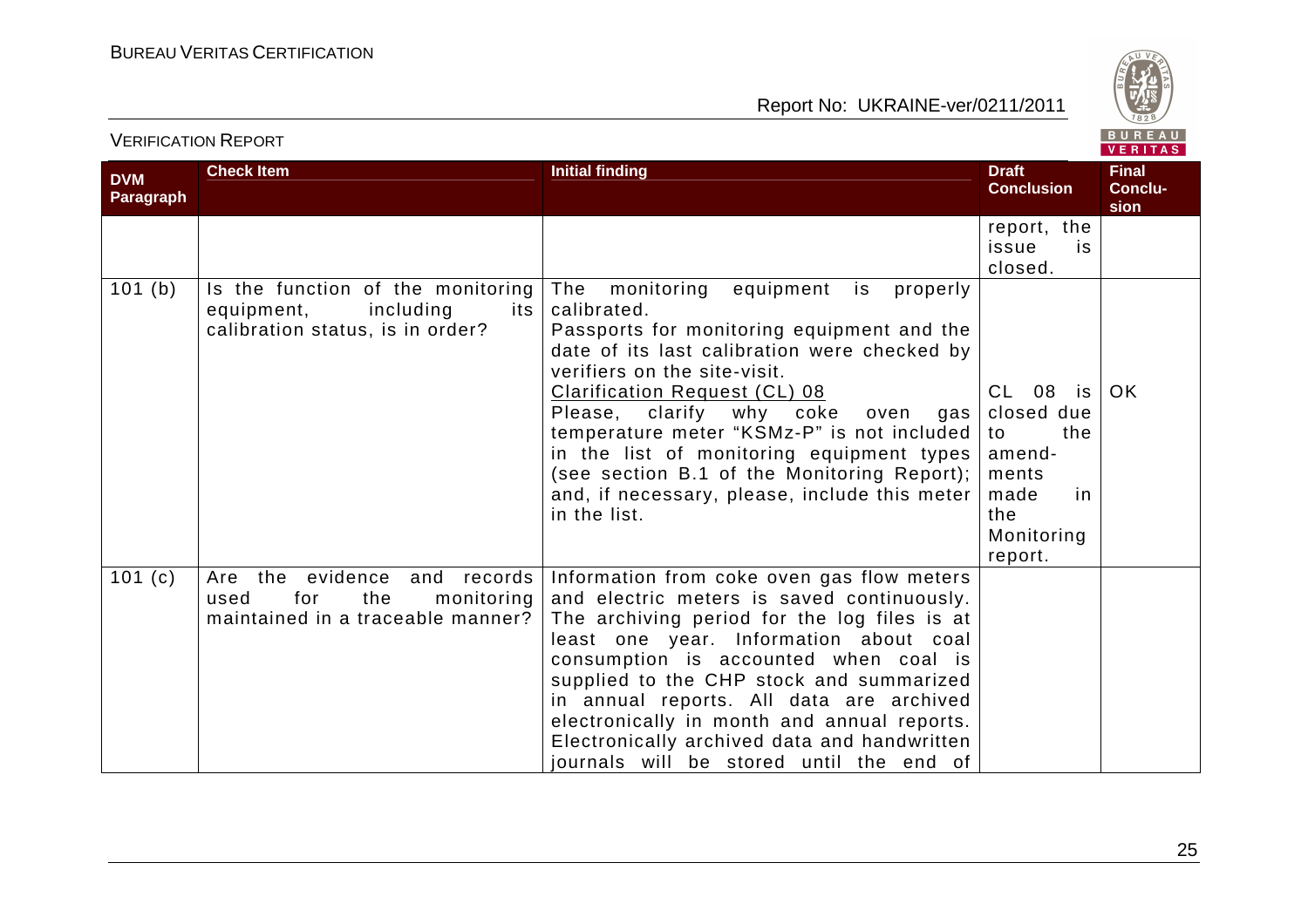

|                         |                                                                                                                                    |                                                                                                                                                                                                                                                                                                                                                                                                                                                                                   |                                                                                                                       | VERIIAS                         |
|-------------------------|------------------------------------------------------------------------------------------------------------------------------------|-----------------------------------------------------------------------------------------------------------------------------------------------------------------------------------------------------------------------------------------------------------------------------------------------------------------------------------------------------------------------------------------------------------------------------------------------------------------------------------|-----------------------------------------------------------------------------------------------------------------------|---------------------------------|
| <b>DVM</b><br>Paragraph | <b>Check Item</b>                                                                                                                  | <b>Initial finding</b>                                                                                                                                                                                                                                                                                                                                                                                                                                                            | <b>Draft</b><br><b>Conclusion</b>                                                                                     | <b>Final</b><br>Conclu-<br>sion |
|                         |                                                                                                                                    | crediting period plus two years.<br>Clarification Request (CL) 09<br>OJSC "Yasynivskyi coke plant" has issued<br>the order concerning appointment of vice-<br>chief of heat and power sector of the plant<br>responsible for the<br>keeping<br>of the<br>monitoring data; it was checked by verifiers<br>on the site-visit. Please, add the information<br>on the order issued to the section B.3 of the<br>Monitoring Report.                                                    | The<br>necessary<br>informa-<br>tion<br>was<br>added<br>to<br>the<br>Monitoring<br>report.<br>The issue<br>is closed. | OK.                             |
| 101(d)                  | collection<br>the<br>data<br>Is.<br>the<br>management<br>system<br>for<br>project in accordance<br>with<br>the<br>monitoring plan? | and The data collection and management system<br>for the project in accordance with the<br>monitoring plan.<br><b>Clarification Request (CL) 10</b><br>OJSC "Yasynivskyi coke plant" has issued CL 10 is<br>the order concerning indication of the<br>names of the personnel involved in the key<br>monitoring activities; it was checked by<br>verifiers on the site-visit. Please, add the<br>information on the order issued to the<br>section C.1.1 of the Monitoring Report. | closed<br>based<br>on<br>the<br>informa-<br>tion added<br>the<br>to<br>Monitoring<br>Report.                          | <b>OK</b>                       |
| 102                     | Is any JPA that has not been $N/A$                                                                                                 | Verification regarding programs of activities (additional elements for assessment)                                                                                                                                                                                                                                                                                                                                                                                                | N/A                                                                                                                   | N/A                             |
|                         |                                                                                                                                    |                                                                                                                                                                                                                                                                                                                                                                                                                                                                                   |                                                                                                                       |                                 |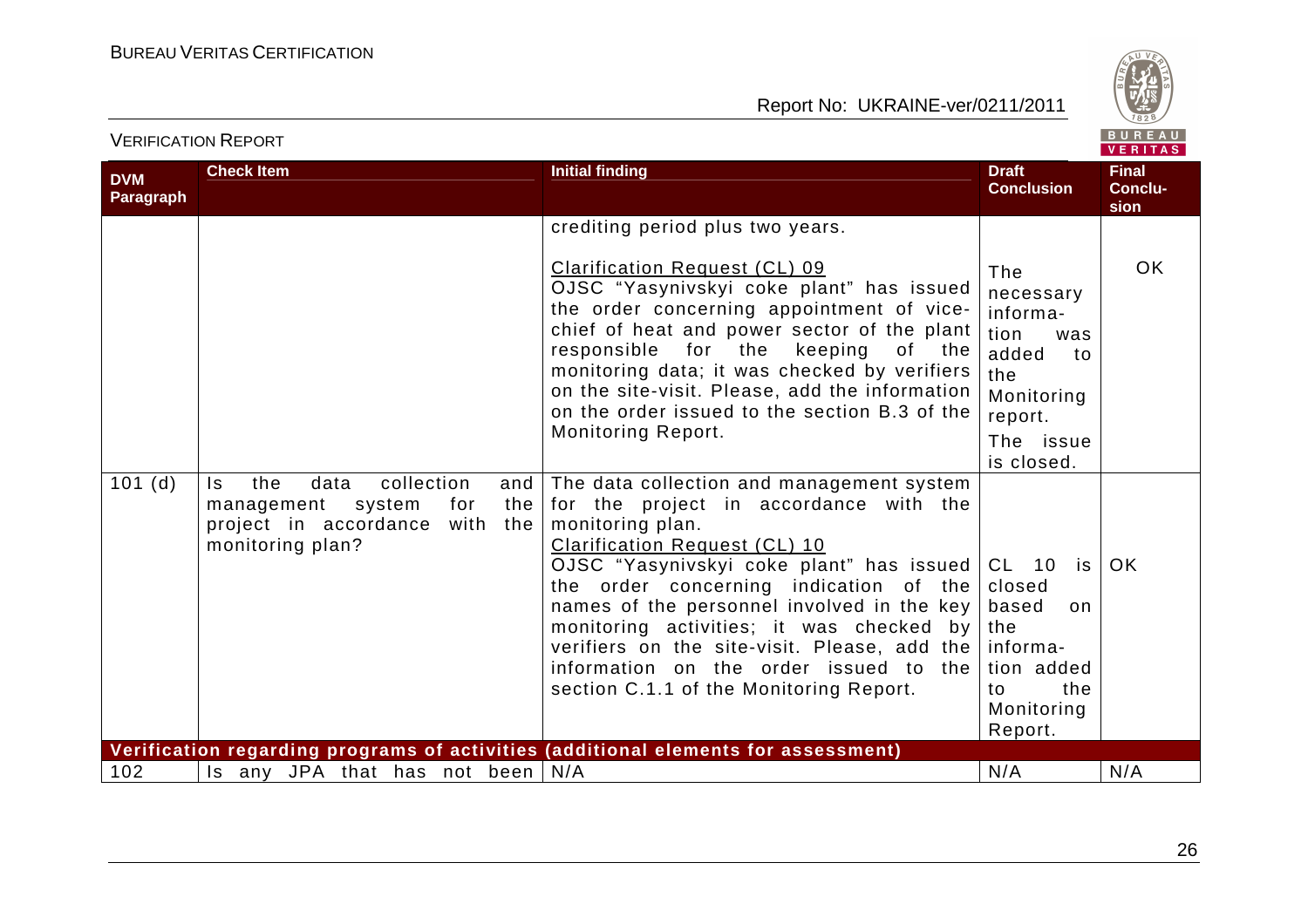

|                         |                                                                                                                                                                                                                                                                                                    |                        |                                   | VERITAS                  |
|-------------------------|----------------------------------------------------------------------------------------------------------------------------------------------------------------------------------------------------------------------------------------------------------------------------------------------------|------------------------|-----------------------------------|--------------------------|
| <b>DVM</b><br>Paragraph | <b>Check Item</b>                                                                                                                                                                                                                                                                                  | <b>Initial finding</b> | <b>Draft</b><br><b>Conclusion</b> | Final<br>Conclu-<br>sion |
|                         | added to the JI PoA not verified?                                                                                                                                                                                                                                                                  |                        |                                   |                          |
| 103                     | Is the verification based on the<br>monitoring reports of all JPAs to<br>be verified?                                                                                                                                                                                                              | N/A                    | N/A                               | N/A                      |
| 103                     | Does the verification ensure the<br>accuracy and conservativeness of<br>emission<br>reductions<br>the<br>$\alpha$ r<br>of<br>enhancements<br>removals<br>generated by each N/A JPA?                                                                                                                | N/A                    | N/A                               | N/A                      |
| 104                     | Does the monitoring period not<br>overlap with previous monitoring<br>periods?                                                                                                                                                                                                                     | N/A                    | N/A                               | N/A                      |
| 105                     | If the AIE learns of an erroneously<br>included JPA, has the AIE<br>informed the JISC of its findings in<br>writing?                                                                                                                                                                               | N/A                    | N/A                               | N/A                      |
|                         | Applicable to sample-based approach only                                                                                                                                                                                                                                                           |                        |                                   |                          |
| 106                     | Does the sampling plan prepared<br>by the AIE:<br>(a) Describe its sample selection,<br>taking into<br>account that:<br>(i) For each verification that uses<br>a sample-based approach, the<br>selection<br>sample<br>shall<br>be<br>sufficiently representative of the<br>JPAs in the JI PoA such | N/A                    | N/A                               | N/A                      |

VERIFICATION REPORT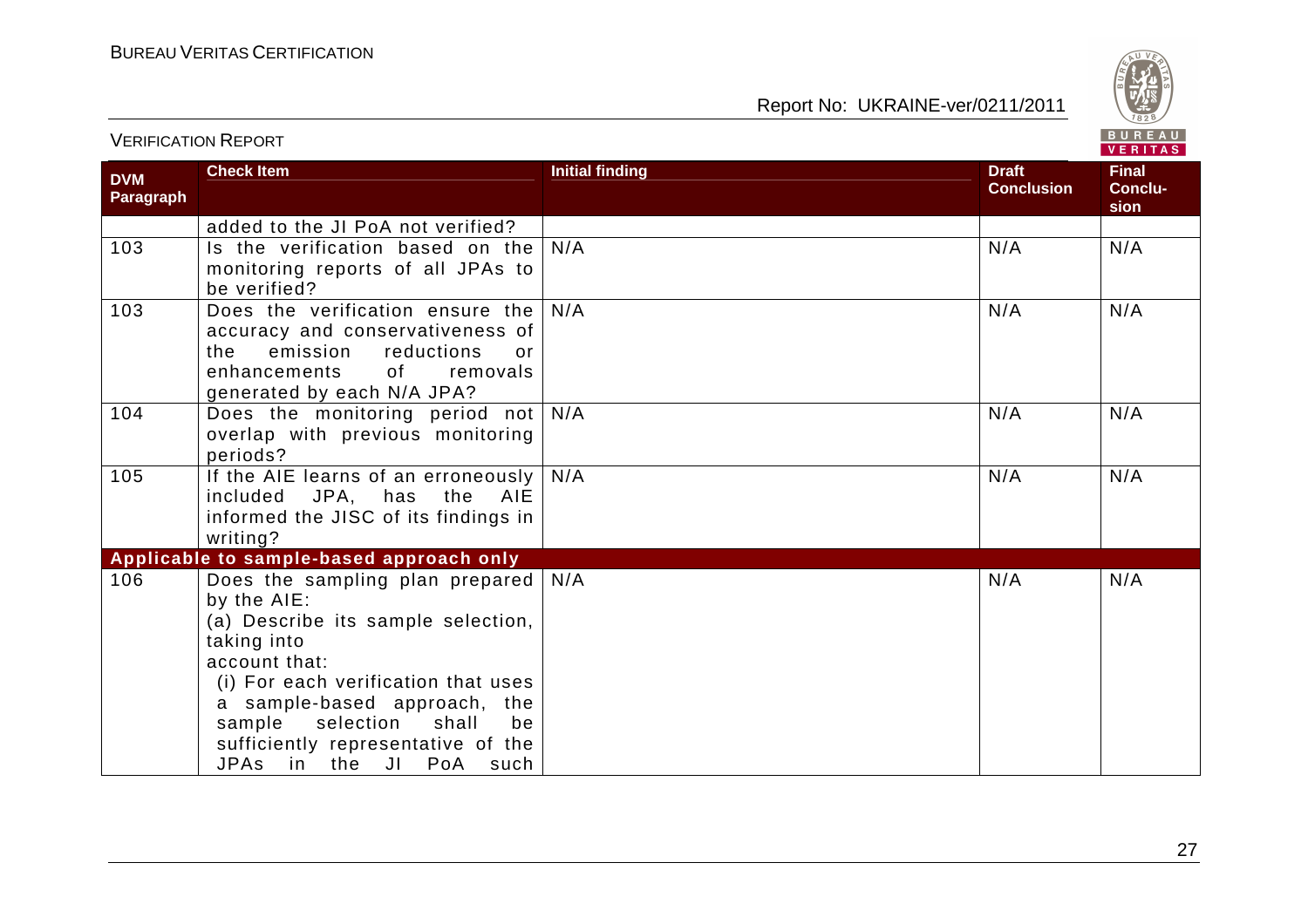

|                                | <b>VERIFICATION REPORT</b>                                                                                                                                                                                                                                                                                                                                                                                                                                                                                                                                                                                                                             |                        |                                   | VERITAS                         |  |
|--------------------------------|--------------------------------------------------------------------------------------------------------------------------------------------------------------------------------------------------------------------------------------------------------------------------------------------------------------------------------------------------------------------------------------------------------------------------------------------------------------------------------------------------------------------------------------------------------------------------------------------------------------------------------------------------------|------------------------|-----------------------------------|---------------------------------|--|
| <b>DVM</b><br><b>Paragraph</b> | <b>Check Item</b>                                                                                                                                                                                                                                                                                                                                                                                                                                                                                                                                                                                                                                      | <b>Initial finding</b> | <b>Draft</b><br><b>Conclusion</b> | <b>Final</b><br>Conclu-<br>sion |  |
|                                | <b>JPAs</b><br>all<br>extrapolation<br>to<br>identified for that verification is<br>reasonable, taking into account<br>differences<br>among<br>the<br>characteristics of JPAs, such as:<br>- The types of JPAs;<br>The complexity of the<br>applicable technologies and/or<br>measures used;<br>- The geographical location of<br>each JPA;<br>The amounts of expected<br>emission reductions of the JPAs<br>being verified;<br>- The number of JPAs for which<br>emission reductions are being<br>verified;<br>- The length of monitoring<br>periods of the JPAs being<br>verified; and<br>- The samples selected for prior<br>verifications, if any? |                        |                                   |                                 |  |
| 107                            | Is the sampling plan ready for<br>publication through the secretariat<br>along with the verification report<br>and supporting documentation?                                                                                                                                                                                                                                                                                                                                                                                                                                                                                                           | N/A                    | N/A                               | N/A                             |  |
| 108                            | Has the AIE made site inspections                                                                                                                                                                                                                                                                                                                                                                                                                                                                                                                                                                                                                      | N/A                    | N/A                               | N/A                             |  |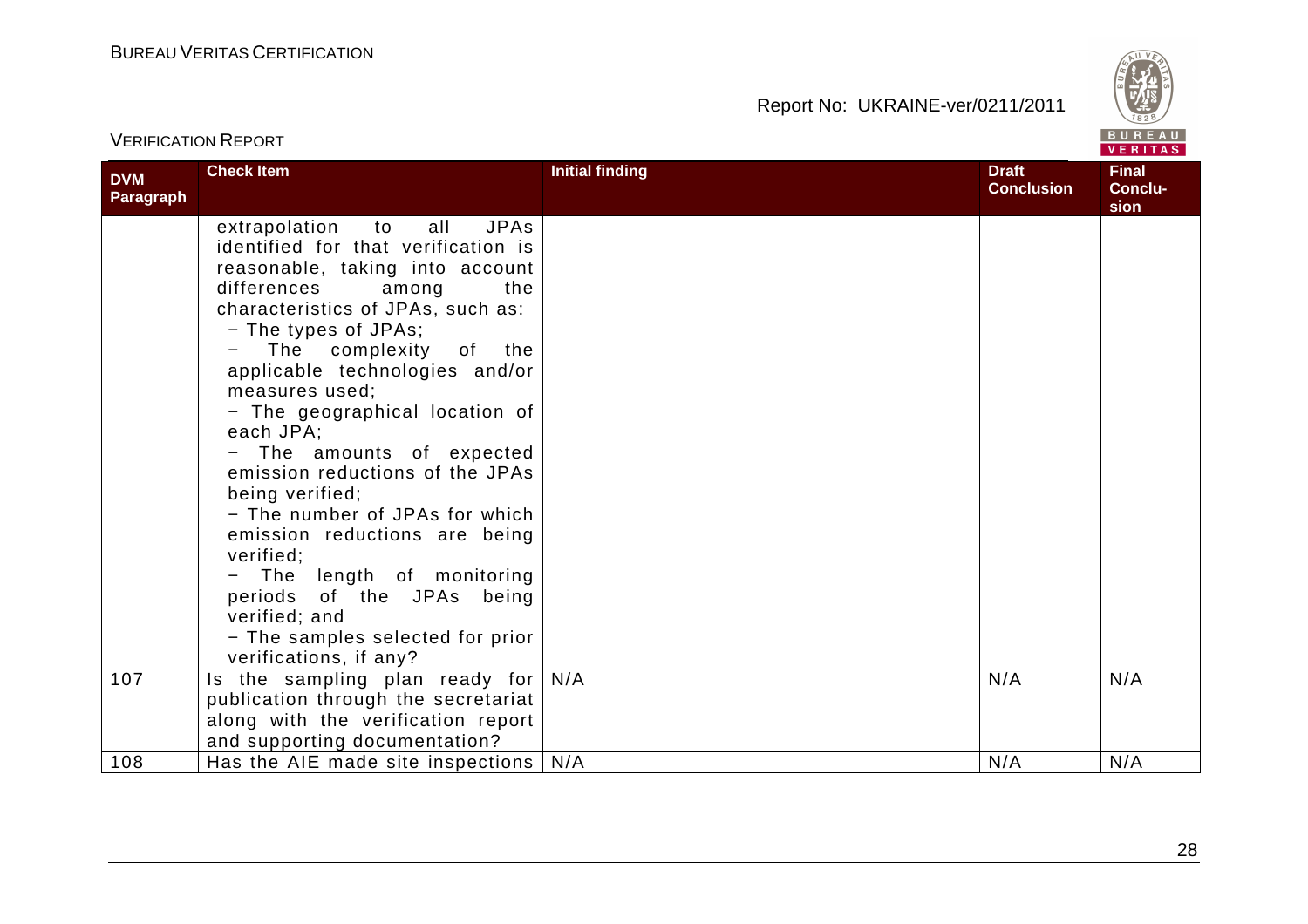

|                         | VERIFICATION REPORT                                                                                                                                                                                                                                                                                                                              |                        |                                   | VERITAS                                |
|-------------------------|--------------------------------------------------------------------------------------------------------------------------------------------------------------------------------------------------------------------------------------------------------------------------------------------------------------------------------------------------|------------------------|-----------------------------------|----------------------------------------|
| <b>DVM</b><br>Paragraph | <b>Check Item</b>                                                                                                                                                                                                                                                                                                                                | <b>Initial finding</b> | <b>Draft</b><br><b>Conclusion</b> | <b>Final</b><br><b>Conclu-</b><br>sion |
|                         | of at least the square root of the<br>number of total JPAs, rounded to<br>the upper whole number? If the<br>AIE makes no site inspections or<br>fewer site inspections than the<br>square root of the number of total<br>JPAs, rounded to the upper whole<br>number, then does the AIE provide<br>a reasonable explanation and<br>justification? |                        |                                   |                                        |
| 109                     | Is the sampling plan available for $N/A$<br>submission to the secretariat for<br>the JISC.s ex ante assessment?<br>(Optional)                                                                                                                                                                                                                    |                        | N/A                               | N/A                                    |

VERIFICATION REPORT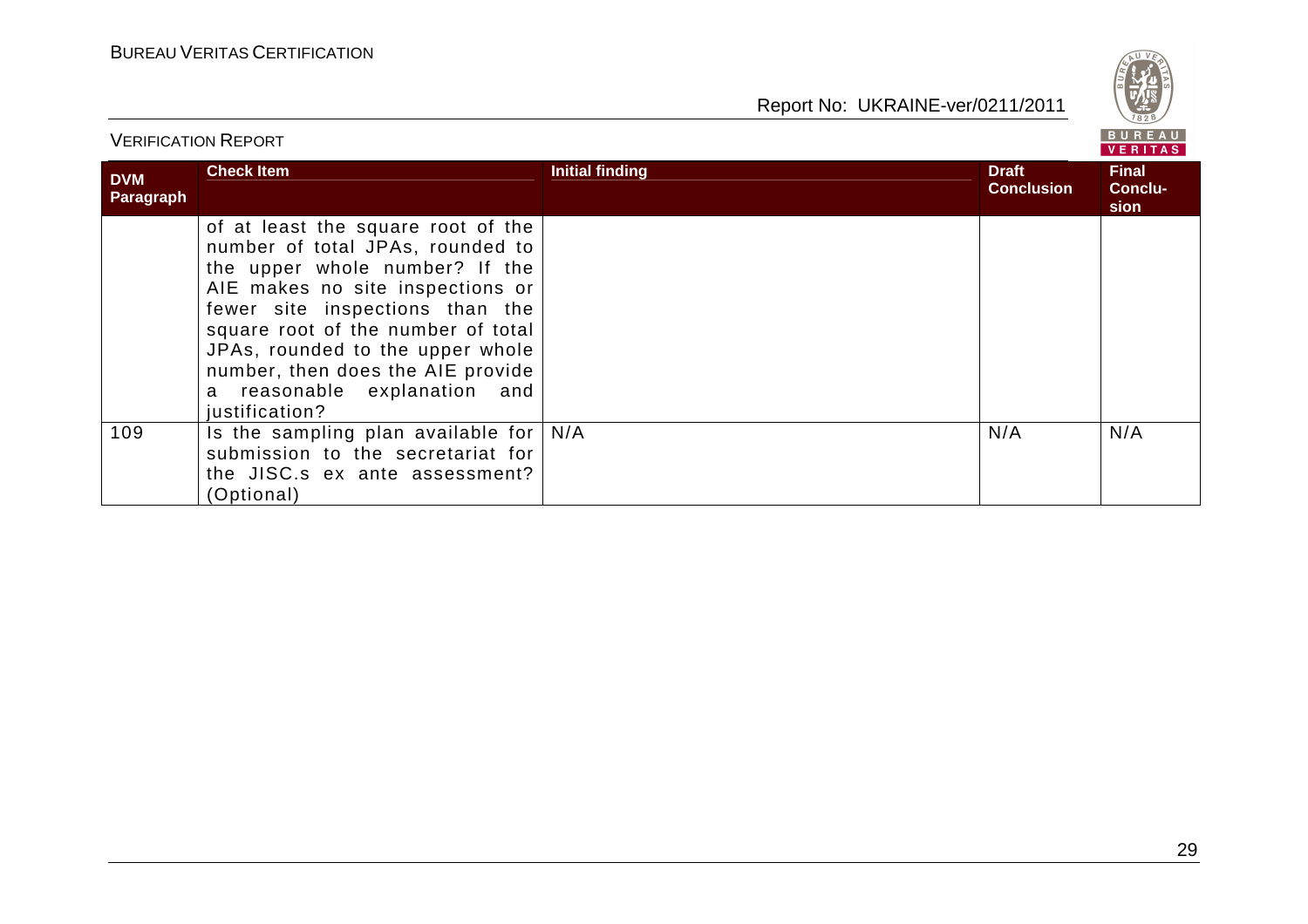

| <b>VERIFICATION REPORT</b> |                                                                                                                                                                                                                                 |                 |                                   | <b>BUKEAU</b><br><b>VERITAS</b>        |
|----------------------------|---------------------------------------------------------------------------------------------------------------------------------------------------------------------------------------------------------------------------------|-----------------|-----------------------------------|----------------------------------------|
| <b>DVM</b><br>Paragraph    | <b>Check Item</b>                                                                                                                                                                                                               | Initial finding | <b>Draft</b><br><b>Conclusion</b> | <b>Final</b><br><b>Conclu-</b><br>sion |
| 110                        | If the AIE learns of a fraudulently $N/A$<br>included JPA, a fraudulently<br>monitored JPA or an inflated<br>number of emission reductions<br>claimed in a JI PoA, has the AIE<br>informed the JISC of the fraud in<br>writing? |                 | N/A                               | N/A                                    |

#### **Table 2 Resolution of Corrective Action and Clarification Requests**

| Draft report clarifications and corrective   Ref. |            | to Summary of project participant response | Verification | team. |
|---------------------------------------------------|------------|--------------------------------------------|--------------|-------|
| action requests by validation team                | checklist  |                                            | conclusion   |       |
|                                                   | question   |                                            |              |       |
|                                                   | in table 1 |                                            |              |       |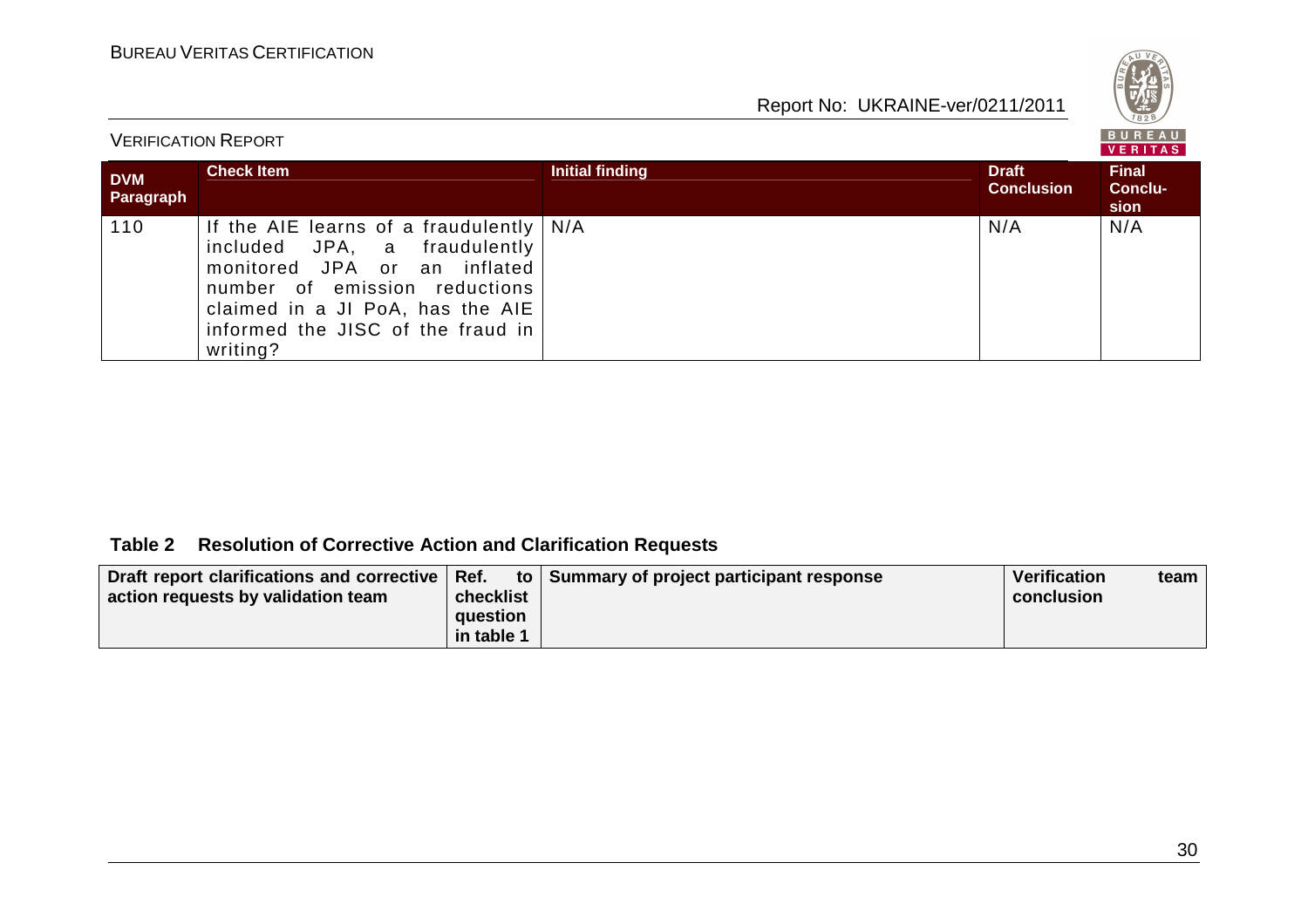VERIFICATION REPORT



| <b>Clarification Request (CL) 01</b><br>Please, specify the date from<br>which the approved consolidated<br>methodology ACM0012/ Version<br>03.1 is valid; also, please, specify<br>the date and version of the "Tool<br>demonstration<br>for<br>the<br>and<br>assessment of additionality".<br>Please, indicate this information in<br>the Monitoring report. | 95(b) | Section<br>A.5 of<br>The issue is closed<br>the<br>Monitoring  <br>report (version 3.0) was amended with the<br>due<br>the<br>to<br>implementation of the verifier's requirements.<br>amendments<br>made<br>in the Monitoring<br>report. |
|----------------------------------------------------------------------------------------------------------------------------------------------------------------------------------------------------------------------------------------------------------------------------------------------------------------------------------------------------------------|-------|------------------------------------------------------------------------------------------------------------------------------------------------------------------------------------------------------------------------------------------|
| Clarification Request (CL) 02<br>Please, make<br>the<br>of.<br>units<br>measuring parameters consistent<br>throughout the whole Monitoring<br>Report (for example,<br>while<br>calculating amount of electricity<br>generated use only MWh instead<br>of $kWh$ and $MWh$ ).                                                                                    | 95(b) | The verifier's recommendation was fulfilled.<br><b>Based</b><br>the<br>on<br>corrections<br>made,<br>the issue is closed.                                                                                                                |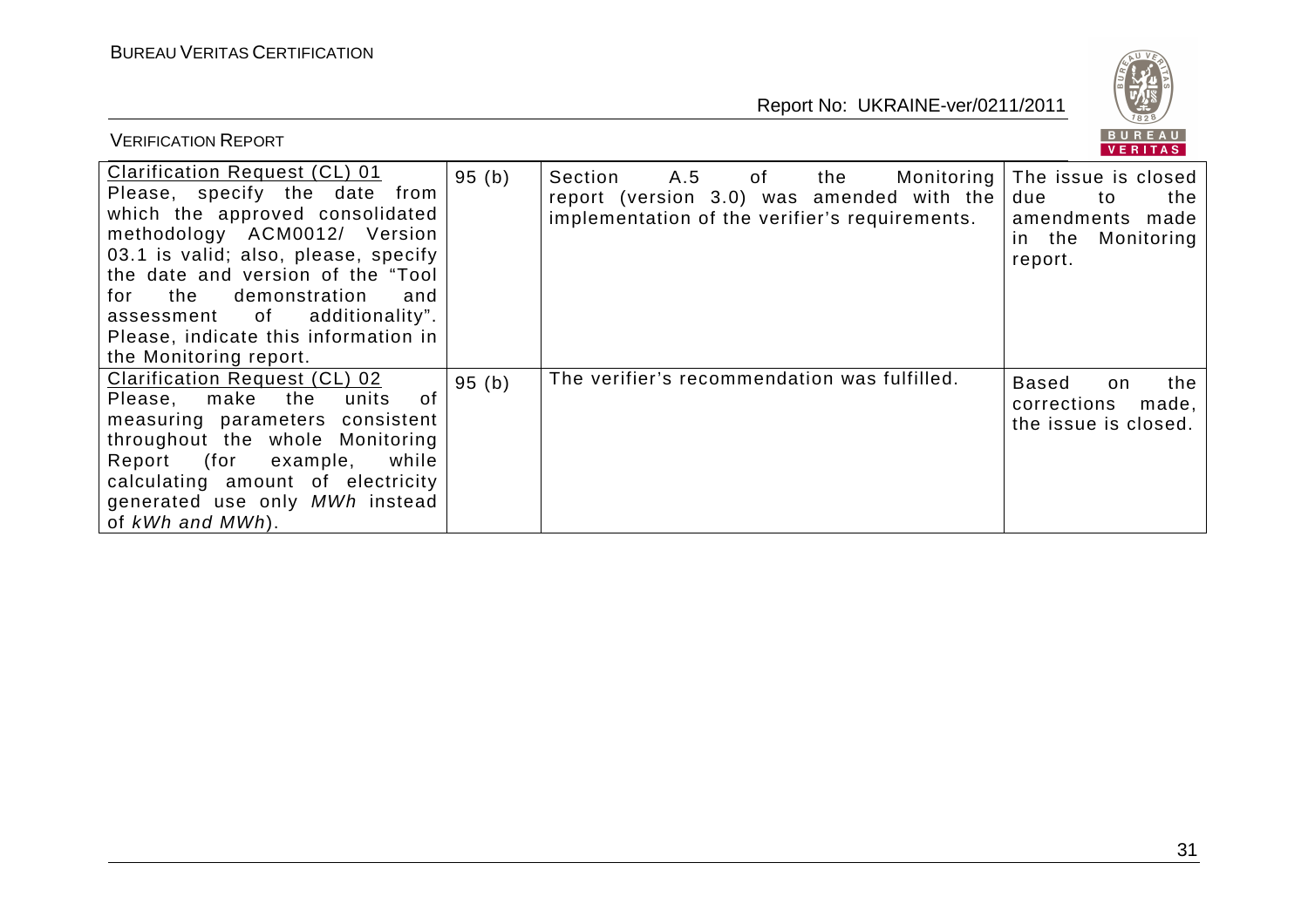

| BUREAU<br><b>VERIFICATION REPORT</b><br><b>VERITAS</b>                                                                                                                                                                                                                                                                                                                                                                                          |         |                                                                                                                                                                                                                                                                                                                                                                                                                                                                                                                                                                                                                                                                       |                                                                                                  |  |
|-------------------------------------------------------------------------------------------------------------------------------------------------------------------------------------------------------------------------------------------------------------------------------------------------------------------------------------------------------------------------------------------------------------------------------------------------|---------|-----------------------------------------------------------------------------------------------------------------------------------------------------------------------------------------------------------------------------------------------------------------------------------------------------------------------------------------------------------------------------------------------------------------------------------------------------------------------------------------------------------------------------------------------------------------------------------------------------------------------------------------------------------------------|--------------------------------------------------------------------------------------------------|--|
| <b>Clarification Request (CL) 03</b><br>Please, clarify the<br>difference<br>between the amount of ERUs for<br>the year 2010 which is indicated in<br>the PDD (63261 $tCO_2$ eq) and the<br>amount of ERUs for the same<br>monitoring period which is stated<br>in the Monitoring<br>report<br>$(69222 \tto CO2eq)$ . Please,<br>add<br>explanation of the cause of this<br>difference to the sections B.2 and<br>D.3 of the Monitoring Report. | 95(d)   | The main reasons for the difference in the<br>amount of ERUs in PDD and in Monitoring<br>report are the following:<br>• Emission factor for electricity grid (fixed<br>according to the latest Decree of NEIA #43<br>dated 28.03.2011), that was applied<br>in.<br>monitoring report, is higher than emission<br>factor<br>that<br>applied<br>during<br>PDD<br>was<br>preparation;<br>• Difference between the amount of electric<br>energy generated actually and the amount that<br>was planned to generate in PDD;<br>Difference between the amount of coal<br>$\bullet$<br>consumed by CHP boilers actually and the<br>amount that was planned to consume in PDD. | <b>Based</b><br>the<br>on.<br>clarification<br>received, CL 03 is<br>closed.                     |  |
|                                                                                                                                                                                                                                                                                                                                                                                                                                                 |         | All the necessary information is added to<br>the PDD.                                                                                                                                                                                                                                                                                                                                                                                                                                                                                                                                                                                                                 |                                                                                                  |  |
| <b>Clarification Request (CL) 04</b><br>Please, specify the name of the<br>Excel spreadsheet with calculation<br>of ERUs.                                                                                                                                                                                                                                                                                                                       | 95(d)   | The Excel file was properly entitled.                                                                                                                                                                                                                                                                                                                                                                                                                                                                                                                                                                                                                                 | CL<br>04<br>is<br>closed<br>due<br>the<br>to<br>amendments made.                                 |  |
| <b>Clarification Request (CL) 05</b><br>Please, give the full name of the<br>instruction on monitoring in the<br>section C.4 of the Monitoring<br>report.                                                                                                                                                                                                                                                                                       | 101 (a) | The verifier's recommendation was fulfilled.                                                                                                                                                                                                                                                                                                                                                                                                                                                                                                                                                                                                                          | The issue is closed<br>the<br>based<br>on.<br>amendments made<br>Monitoring<br>in the<br>report. |  |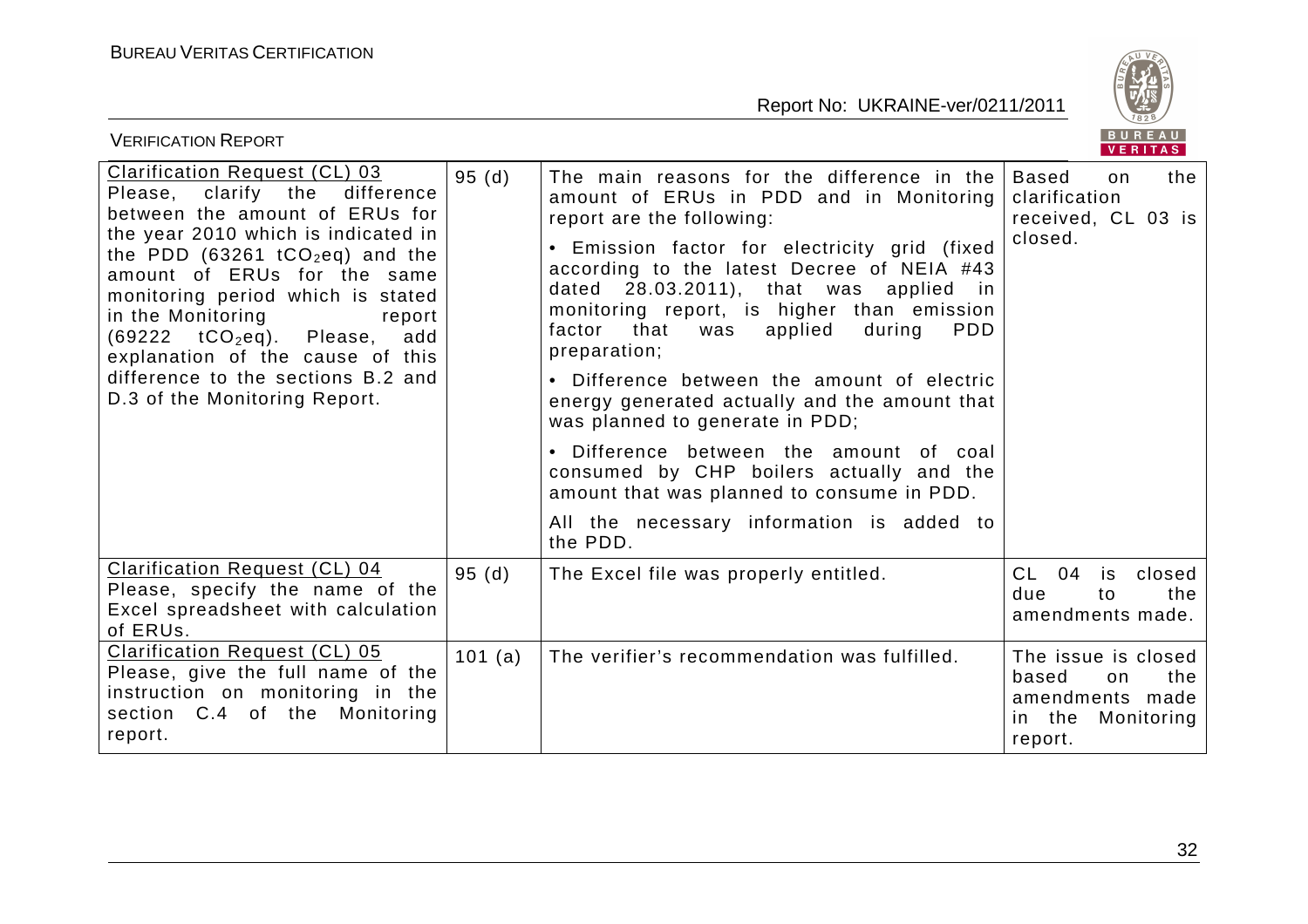

| <b>VERIFICATION REPORT</b>                                                                                                                                                                                                                                                                                                                                       |         |                                                                                                                                                                                                                                                                                                                                                                                                                                                                                                                                                                                                                                                                                                                                                                                                                         | BUREAU<br>VERITAS                                                                                                        |
|------------------------------------------------------------------------------------------------------------------------------------------------------------------------------------------------------------------------------------------------------------------------------------------------------------------------------------------------------------------|---------|-------------------------------------------------------------------------------------------------------------------------------------------------------------------------------------------------------------------------------------------------------------------------------------------------------------------------------------------------------------------------------------------------------------------------------------------------------------------------------------------------------------------------------------------------------------------------------------------------------------------------------------------------------------------------------------------------------------------------------------------------------------------------------------------------------------------------|--------------------------------------------------------------------------------------------------------------------------|
| <b>Clarification Request (CL) 06</b><br>Please, give brief description of<br>the data collection in the section<br>B.2 of the Monitoring report (or<br>give clear references not only to<br>the PDD section, but also to the<br>sections of the Monitoring Report).                                                                                              | 101 (a) | The Monitoring report was amended with the<br>implementation of the verifier's requirements.                                                                                                                                                                                                                                                                                                                                                                                                                                                                                                                                                                                                                                                                                                                            | Due<br>the<br>to<br>amendments made<br>Monitoring<br>in the<br>CL 06 is<br>report,<br>closed.                            |
| <b>Clarification Request (CL) 07</b><br>Please, provide (in the section C.3<br>Monitoring<br>the<br>report)<br>of<br>information on conducting internal<br>quality<br>audit of<br>management<br>system at JSC "YCP" in the year<br>2010 (please, indicate the date of<br>conducting this internal audit and<br>the presence of the Report on<br>internal audit). | 101(a)  | The Monitoring report was amended with the<br>implementation of these requirements. Please<br>see section C.2 of the Monitoring report<br>(version 3.0):<br>"At PJSC "Yasynivskyi Coke Plant" was<br>introduced and applied a quality management<br>system ISO 9001:2008. This fact is evidenced<br>by a certificate issued by TÜV Thuringen e.V.<br>(valid until 23.07.2012). The registration<br>number is TIC 15 100 96386. This certification<br>provides for regular supervisory audits. Last<br>supervisory audit was conducted 11-14 of May,<br>2010, and the validity of the certificate was<br>confirmed. Procedures for dealing with data<br>gaps and uncertainty conducts with accordance<br>to this standard. E.Sova, the chairman of the<br>quality, was responsible for the quality audit<br>conducting". | Based<br>the<br>on<br>information<br>added<br>to the section C.3<br>of the Monitoring<br>report, the issue is<br>closed. |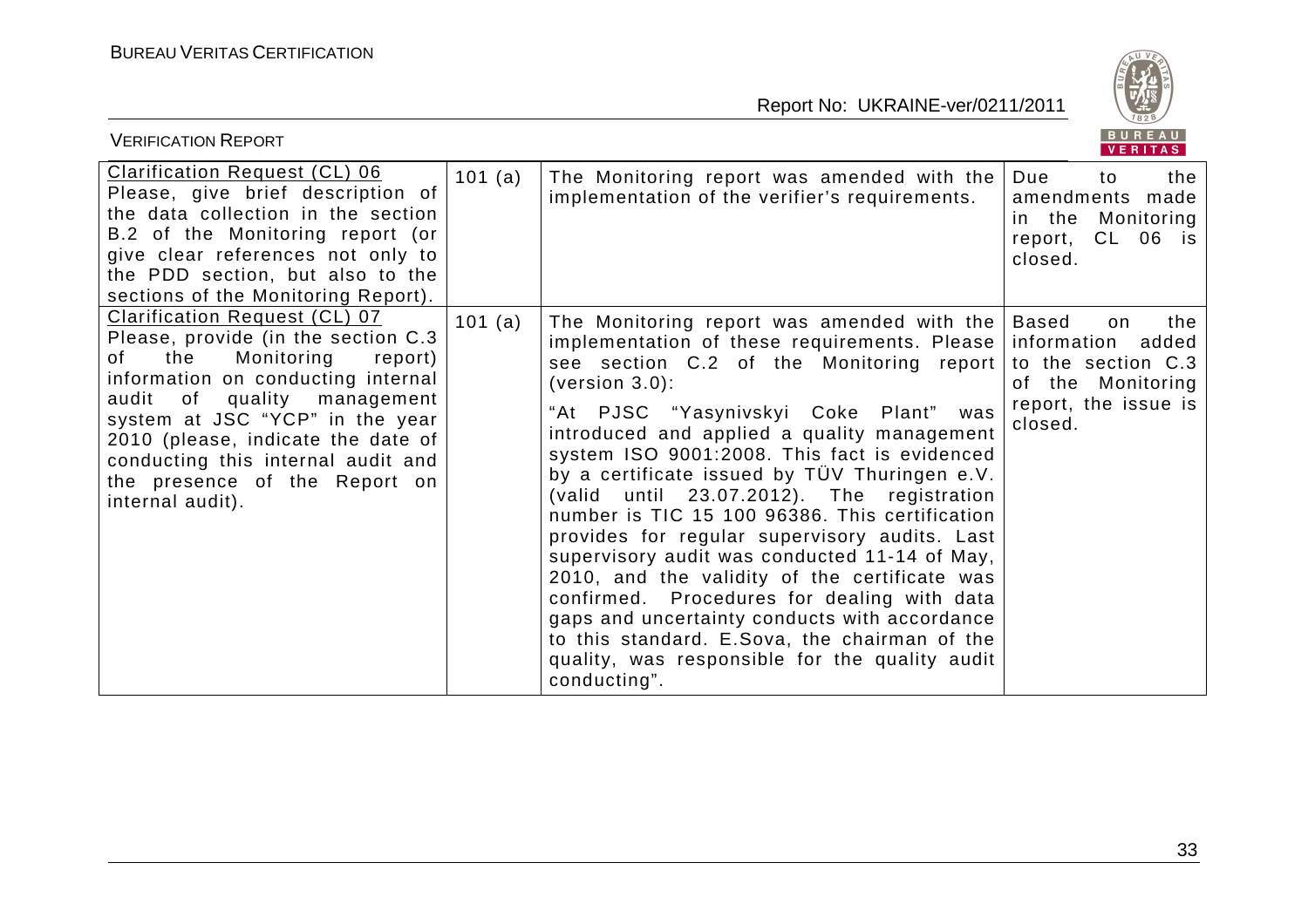

| <b>VERIFICATION REPORT</b>                                                                                                                                                                                                                                                                                                                                                               |        |                                                                                                                                                                                                                                                                                                                                                                                                                                                                                                                                                                                                              | BUREAU<br><b>VERITAS</b>                                                                                            |
|------------------------------------------------------------------------------------------------------------------------------------------------------------------------------------------------------------------------------------------------------------------------------------------------------------------------------------------------------------------------------------------|--------|--------------------------------------------------------------------------------------------------------------------------------------------------------------------------------------------------------------------------------------------------------------------------------------------------------------------------------------------------------------------------------------------------------------------------------------------------------------------------------------------------------------------------------------------------------------------------------------------------------------|---------------------------------------------------------------------------------------------------------------------|
| <b>Clarification Request (CL) 08</b><br>Please, clarify why coke oven gas<br>temperature meter "KSMz-P" is not<br>included in the list of monitoring<br>equipment types (see section B.1)<br>of the Monitoring Report); and, if<br>necessary, please, include this<br>meter in the list.                                                                                                 | 101(b) | The recommendation was fulfilled. The meter<br>"KSMz-P" was included to the list of monitoring<br>equipment types.                                                                                                                                                                                                                                                                                                                                                                                                                                                                                           | CL<br>08<br>closed<br>is.<br>due<br>the<br>to<br>amendments made<br>Monitoring<br>in the<br>report.                 |
| Clarification Request (CL) 09<br>JSC "Yasynivskyi coke plant" has<br>issued the order concerning<br>appointment of vice-chief of heat<br>and power sector of the plant<br>responsible for the keeping of the<br>monitoring data; it was checked by<br>verifiers on the site-visit. Please,<br>add the information on the order<br>issued to the section B.3 of the<br>Monitoring Report. | 101(c) | The Monitoring report was amended with the<br>implementation of the verifier's requirements.<br>Now, the section B.3 of the Monitoring report<br>includes<br>following<br>(version<br>3.0)<br>the<br>information:<br>"All data are archived electronically in month<br>and annual reports. Electronically archived<br>data and handwritten journals will be stored<br>until the end of crediting period plus two years,<br>that was enjoined by the plant order №498<br>dated 14.08.2010. The vice-chief of heat and<br>power sector of the plant is responsible for the<br>keeping of the monitoring data". | The<br>necessary<br>information<br>was<br>added<br>the<br>to<br>Monitoring report.<br>The<br>issue<br>is<br>closed. |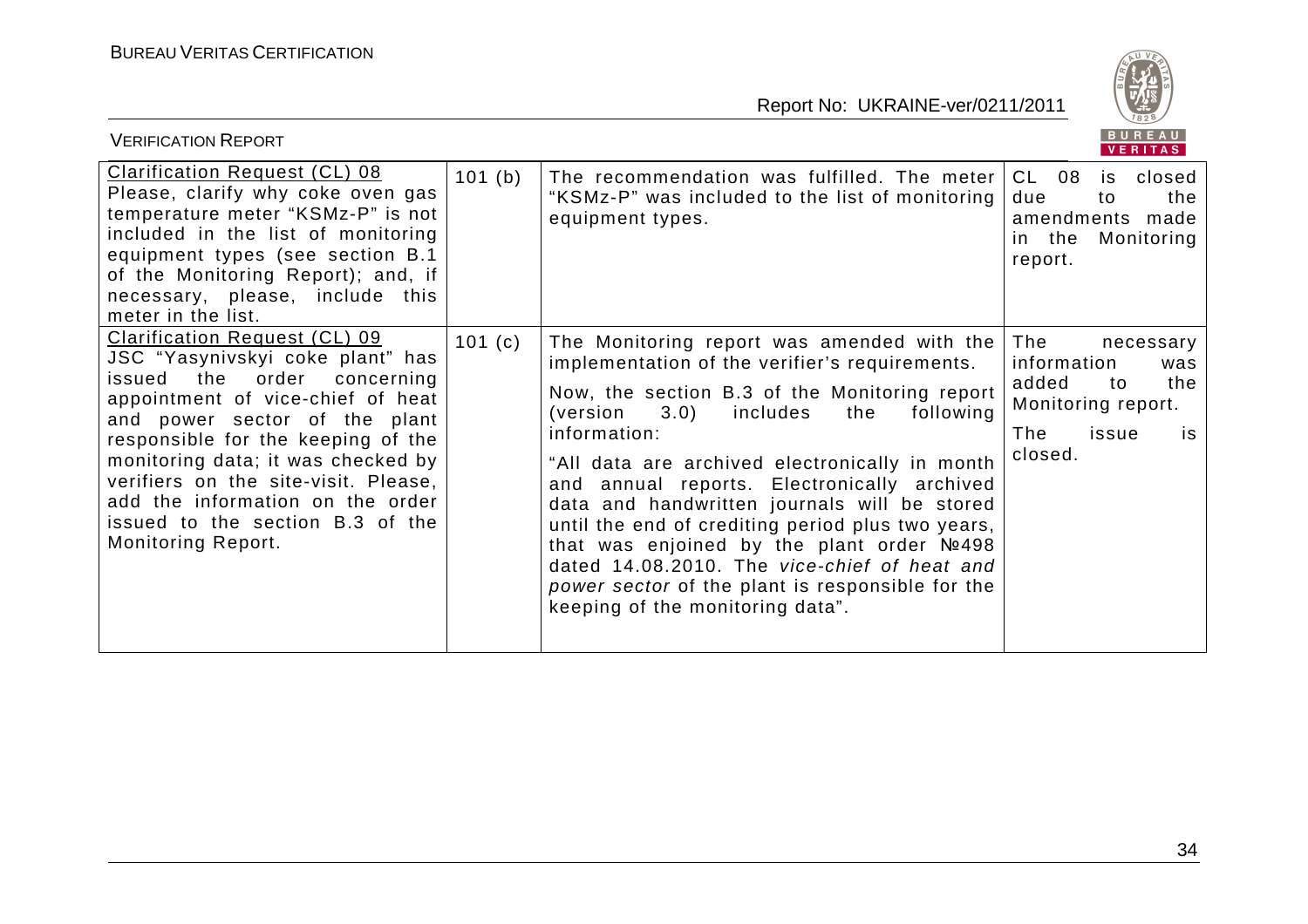

| <b>VERIFICATION REPORT</b>                                                                                                                                                                                                                                                                                                                                         |        |                                  |                                              | BUREAU<br>VERITAS                                              |
|--------------------------------------------------------------------------------------------------------------------------------------------------------------------------------------------------------------------------------------------------------------------------------------------------------------------------------------------------------------------|--------|----------------------------------|----------------------------------------------|----------------------------------------------------------------|
| <b>Clarification Request (CL) 10</b><br>JSC "Yasynivskyi coke plant" has<br>issued the order concerning<br>indication of the names of the<br>personnel involved in the key<br>monitoring activities; it<br>was<br>checked by verifiers on the site-<br>visit. Please, add the information<br>on the order issued to the section<br>C.1.1 of the Monitoring Report. | 101(d) | Requested information was added. | CL.<br>10<br>based<br>information<br>Report. | closed<br><b>IS</b><br>the<br>on<br>added<br>to the Monitoring |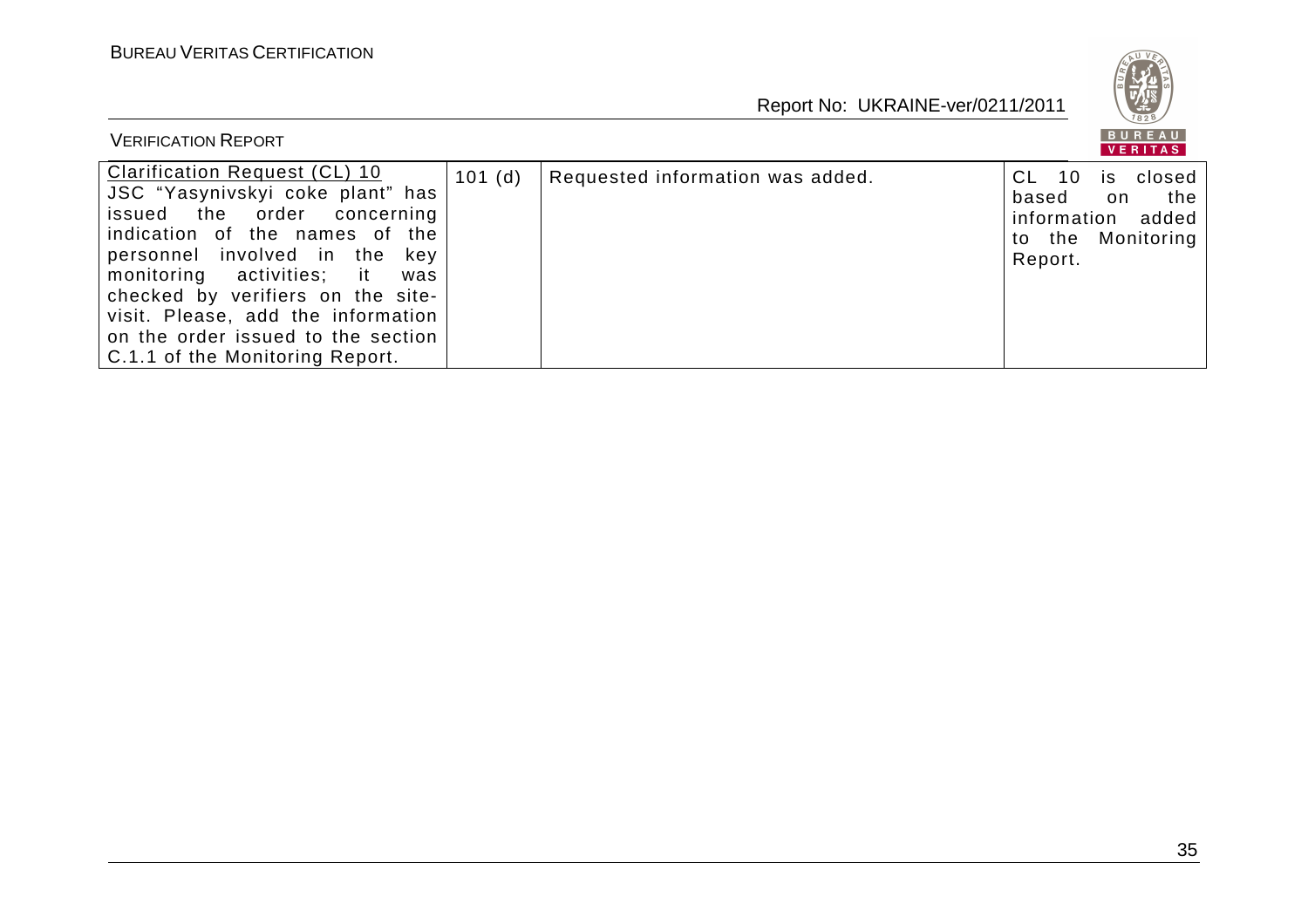

VERIFICATION REPORT

#### **APPENDIX B: VERIFIERS CV'S**

**Work carried out by:** 

#### **Oleg Skoblyk, Specialist (Power Management)**

#### Team Leader, Climate Change Lead Verifier

Bureau Veritas Ukraine Health, Safety and Environmental Department Project Manager

Oleg Skoblyk has graduated from National Technical University of Ukraine 'Kyiv Polytechnic University" with specialty Power Management. He has successfully completed IRCA registered Lead Auditor Training Course for Environment Management Systems and Quality Management Systems. Oleg Skoblyk has undergone intensive training on Clean Development Mechanism /Joint Implementation and he is involved in the determination/verification of 29 JI projects.

#### **Iuliia Pylnova (environmental science)**

Verifier

Bureau Veritas Ukraine Health, Safety and Environment Project Manager

Iuliia Pylnova has graduated from National University of Kyiv-Mohyla Academy with the Master Degree in Environmental Science. She has successfully completed IRCA registered Lead Auditor Training Course forEnvironment Management Systems. Iuliia has undergone an intensive training course on Clean DevelopmentMechanism /Joint Implementation, and she has also been involved in the determination/verification of 14 JI projects.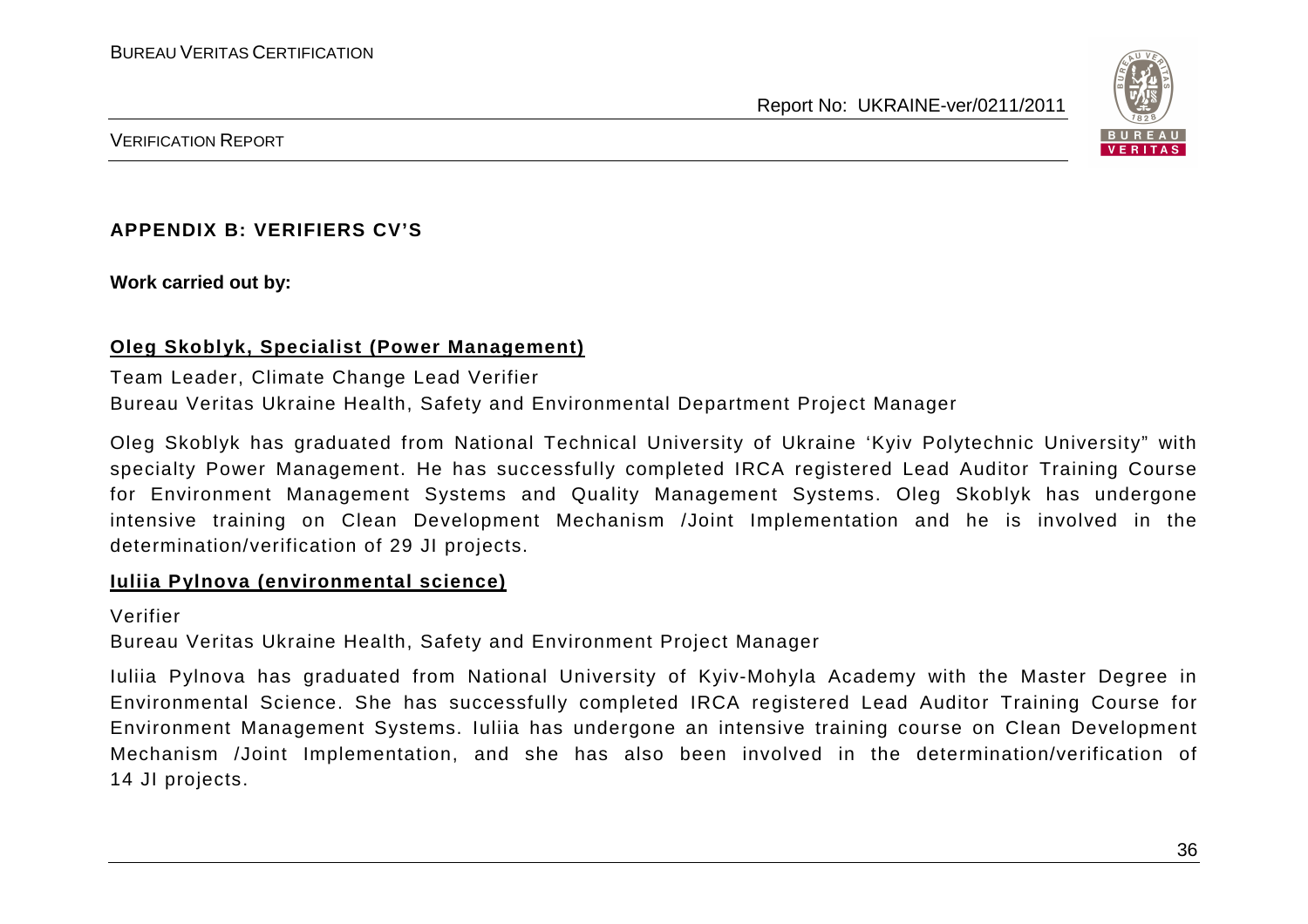

#### VERIFICATION REPORT

#### **Olena Manziuk (environmental science)**

Verifier

Bureau Veritas Ukraine Health, Safety and Environment Project Manager

Olena Manziuk has graduated from National University of "Kyiv-Mohyla Academy" with the Master Degree in Environmental Science. She has successfully completed IRCA registered Lead Auditor Training Course forEnvironment Management Systems and Quality Management Systems. Also, Olena has completed training intensive course on Clean Development Mechanism (CDM) /Joint Implementation (JI), and is involved in the verification of 9 JI projects.

**The determination report was reviewed by:** 

**Ivan G. Sokolov, Dr. Sci. (biology, microbiology)** 

Internal Technical Reviewer, Climate Change Lead Verifier Bureau Veritas Ukraine Acting Chief Executive

Mr. Sokolov has over 25 years of experience in Research Institute in the field of biochemistry, biotechnology, and microbiology. He is a Lead auditor of Bureau Veritas Certification for Environment Management System (IRCA registered), Quality Management System (IRCA registered), Occupational Health and Safety Management System, and Food Safety Management System. He performed over 140 audits since 1999. Also he is Lead Tutor of the IRCA registered ISO 14000 EMS Lead Auditor Training Course, and Lead Tutor of the